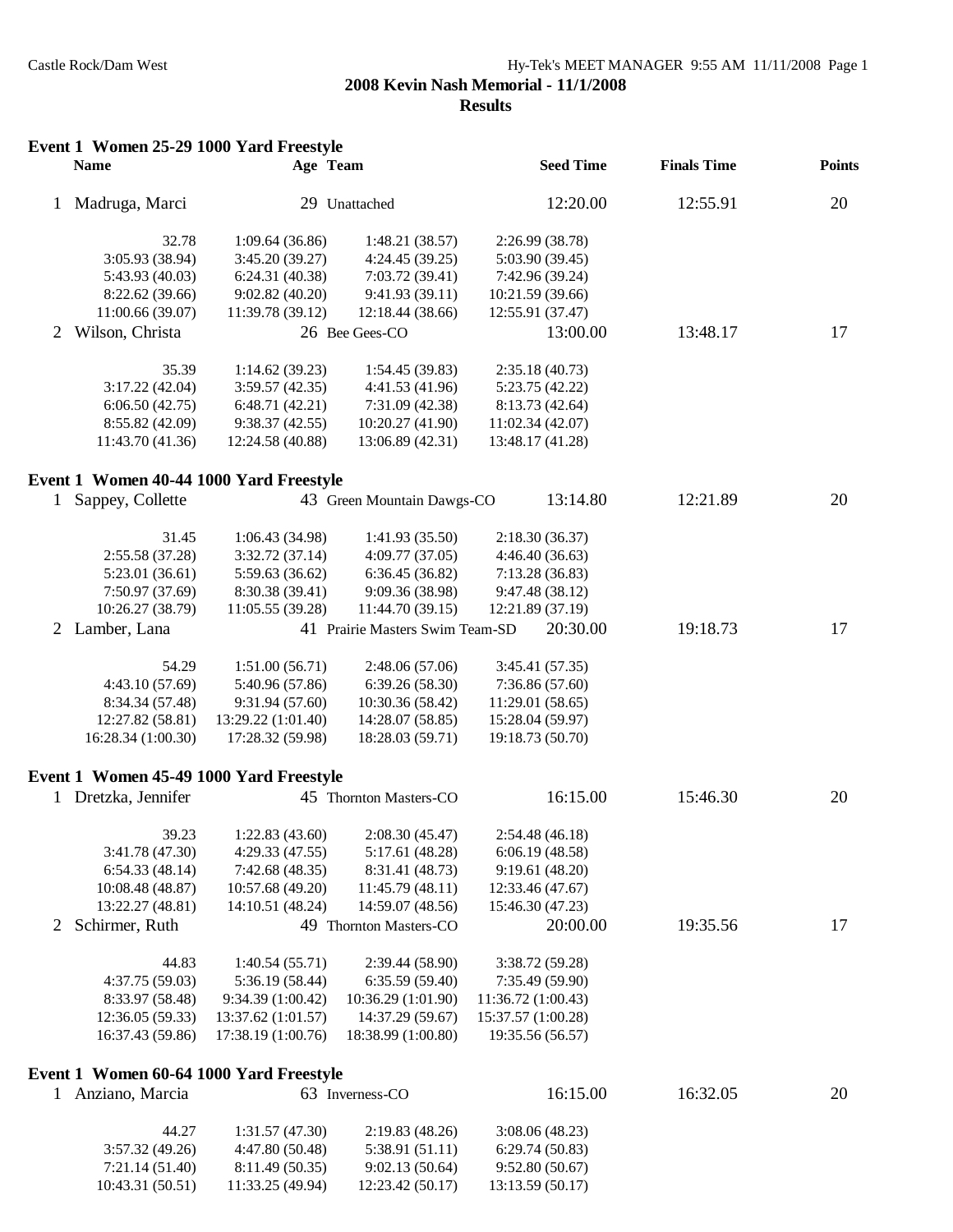**Results**

| 14:04.41 (50.82)                        | 14:55.15 (50.74)   | 15:45.26(50.11)            | 16:32.05 (46.79)   |          |    |
|-----------------------------------------|--------------------|----------------------------|--------------------|----------|----|
| Event 1 Women 75-79 1000 Yard Freestyle |                    |                            |                    |          |    |
| 1 Hertzberg, Ruth                       |                    | 76 Bee Gees-CO             | 15:00.00           | 26:01.43 | 20 |
| 2:21.86                                 | 6:13.73(3:51.87)   | 8:53.58 (2:39.85)          | 10:12.17 (1:18.59) |          |    |
| 12:52.56 (2:40.39)                      | 14:13.77 (1:21.21) | 15:33.00 (1:19.23)         | 19:34.23 (4:01.23) |          |    |
| 20:52.39 (1:18.16)                      | 22:10.55 (1:18.16) | 23:30.51 (1:19.96)         | 26:01.43 (2:30.92) |          |    |
| Event 2 Men 18-24 1000 Yard Freestyle   |                    |                            |                    |          |    |
| 1 Becker, Joe                           |                    | 21 Unattached              | NT                 | 13:00.70 | 20 |
| 28.86                                   | 1:02.40(33.54)     | 1:37.94(35.54)             | 2:15.03 (37.09)    |          |    |
| 2:53.95 (38.92)                         | 3:32.96 (39.01)    | 4:12.66(39.70)             | 4:52.95 (40.29)    |          |    |
| 5:33.48 (40.53)                         | 6:15.59(42.11)     | 6:57.14(41.55)             | 7:38.84 (41.70)    |          |    |
| 8:20.05 (41.21)                         | 9:01.67(41.62)     | 9:43.09(41.42)             | 10:25.41 (42.32)   |          |    |
| 11:07.43 (42.02)                        | 11:48.73 (41.30)   | 12:24.56 (35.83)           | 13:00.70 (36.14)   |          |    |
| Event 2 Men 40-44 1000 Yard Freestyle   |                    |                            |                    |          |    |
| 1 Biggers, Wes                          |                    | 41 Swim Dogs-CO            | 16:00.00           | 16:49.55 | 20 |
| 39.34                                   | 1:24.97(45.63)     | 2:11.55(46.58)             | 3:01.15(49.60)     |          |    |
| 3:51.28(50.13)                          | 4:43.97 (52.69)    | 5:37.82(53.85)             | 6:29.75(51.93)     |          |    |
| 7:22.59 (52.84)                         | 8:15.34 (52.75)    | 9:08.04(52.70)             | 10:00.75 (52.71)   |          |    |
| 10:53.54 (52.79)                        | 11:45.55 (52.01)   | 12:37.40(51.85)            | 13:28.44 (51.04)   |          |    |
| 14:19.04 (50.60)                        | 15:10.47 (51.43)   | 16:01.50(51.03)            | 16:49.55 (48.05)   |          |    |
| Event 2 Men 45-49 1000 Yard Freestyle   |                    |                            |                    |          |    |
| 1 Magouirk, Jeff                        |                    | 47 Bee Gees-CO             | 12:14.00           | 12:09.15 | 20 |
| 33.89                                   | 1:08.68(34.79)     | 1:44.44(35.76)             | 2:20.39 (35.95)    |          |    |
| 2:56.73 (36.34)                         | 3:32.67 (35.94)    | 4:09.35(36.68)             | 4:46.33 (36.98)    |          |    |
| 5:23.03 (36.70)                         | 5:59.59 (36.56)    | 6:36.63(37.04)             | 7:13.62 (36.99)    |          |    |
| 7:50.21 (36.59)                         | 8:27.61 (37.40)    | 9:04.41(36.80)             | 9:41.47 (37.06)    |          |    |
| 10:18.41 (36.94)                        | 10:55.47 (37.06)   | 11:33.32 (37.85)           | 12:09.15 (35.83)   |          |    |
| Humphrey, Steve<br>2                    |                    | 49 Bee Gees-CO             | 14:00.00           | 12:51.57 | 17 |
| 35.16                                   | 1:12.82 (37.66)    | 1:51.09(38.27)             | 2:30.06 (38.97)    |          |    |
| 3:09.06 (39.00)                         | 3:47.76 (38.70)    | 4:26.43(38.67)             | 5:05.50 (39.07)    |          |    |
| 5:44.48 (38.98)                         | 6:23.19(38.71)     | 7:02.09 (38.90)            | 7:41.14 (39.05)    |          |    |
| 8:20.54 (39.40)                         | 8:59.53 (38.99)    | 9:38.55(39.02)             | 10:17.37 (38.82)   |          |    |
| 10:56.40 (39.03)                        | 11:35.43 (39.03)   | 12:14.32 (38.89)           | 12:51.57(37.25)    |          |    |
| Roush, Stephen<br>3                     |                    | 46 Unattached              | 13:43.00           | 13:03.66 | 16 |
| 33.76                                   | 1:09.53(35.77)     | 1:46.51(36.98)             | 2:23.57 (37.06)    |          |    |
| 3:01.45 (37.88)                         | 3:39.62(38.17)     | 4:17.89 (38.27)            | 4:56.41 (38.52)    |          |    |
| 5:35.69 (39.28)                         | 6:15.95(40.26)     | 6:55.83(39.88)             | 7:35.95(40.12)     |          |    |
| 8:16.55(40.60)                          | 8:58.07 (41.52)    | 9:39.45(41.38)             | 10:21.05 (41.60)   |          |    |
| 11:03.30(42.25)                         | 11:44.75 (41.45)   | 12:25.14 (40.39)           | 13:03.66 (38.52)   |          |    |
| Event 2 Men 50-54 1000 Yard Freestyle   |                    |                            |                    |          |    |
| Young, David<br>1                       |                    | 50 Green Mountain Dawgs-CO | 12:15.00           | 12:24.68 | 20 |
| 34.76                                   | 1:11.13(36.37)     | 1:47.79 (36.66)            | 2:24.99 (37.20)    |          |    |
| 3:02.47 (37.48)                         | 3:40.11(37.64)     | 4:17.35(37.24)             | 4:55.07 (37.72)    |          |    |
| 5:32.53 (37.46)                         | 6:09.90 (37.37)    | 6:46.32(36.42)             | 7:23.64 (37.32)    |          |    |
| 8:01.22 (37.58)                         | 8:39.32 (38.10)    | 9:16.83(37.51)             | 9:54.57 (37.74)    |          |    |

10:32.23 (37.66) 11:09.91 (37.68) 11:47.97 (38.06) 12:24.68 (36.71)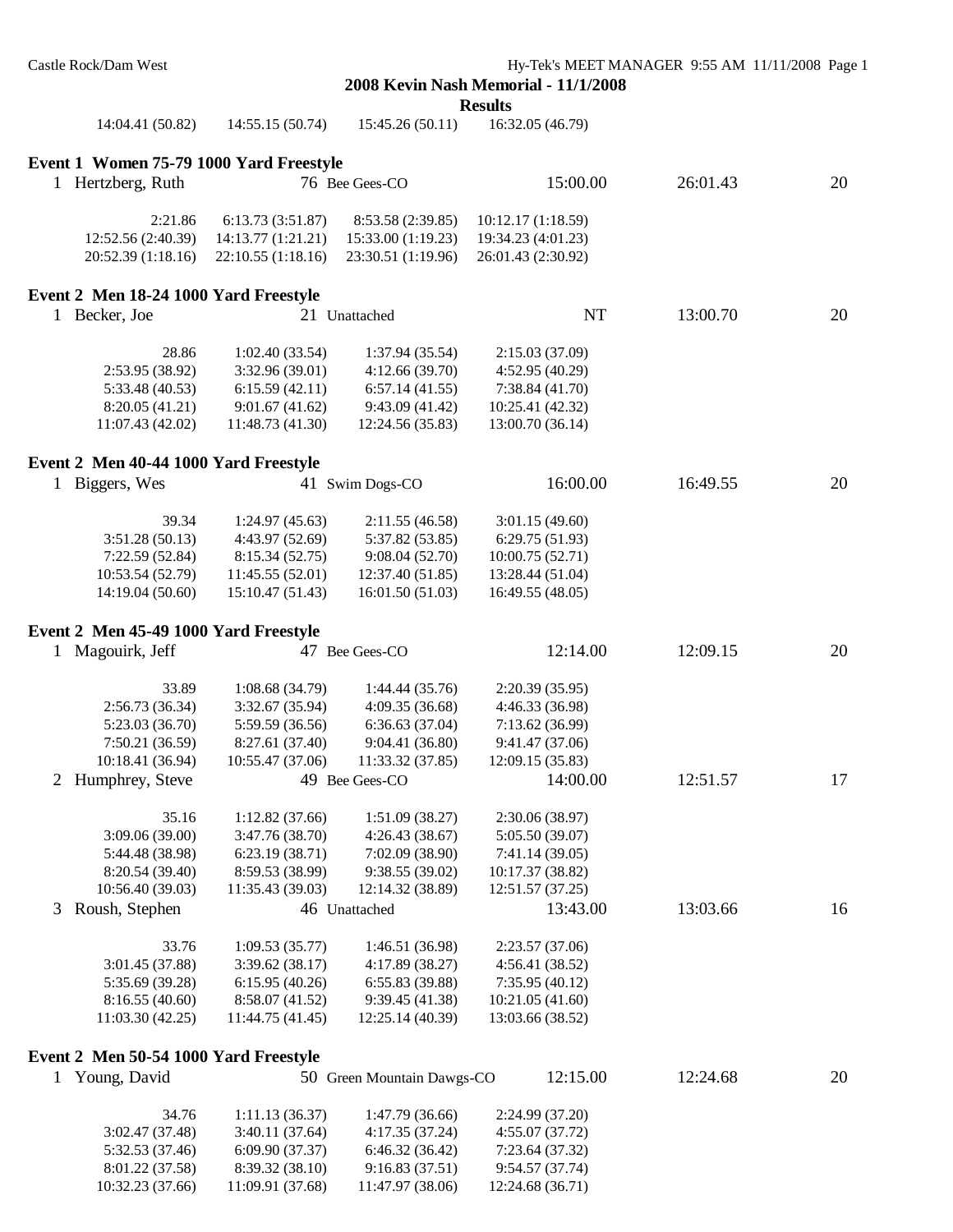|   |                                                                                     |                                                                                            |                                                                                             | <b>Results</b>                                                           |          |    |
|---|-------------------------------------------------------------------------------------|--------------------------------------------------------------------------------------------|---------------------------------------------------------------------------------------------|--------------------------------------------------------------------------|----------|----|
|   | 2 Haugh, Stephen                                                                    |                                                                                            | 51 Unattached                                                                               | 17:30.00                                                                 | 14:34.34 | 17 |
|   | 36.53<br>3:28.33(44.68)<br>7:10.94 (1:29.23)<br>10:10.55(45.07)<br>13:08.83 (44.21) | 1:16.90(40.37)<br>4:12.43(44.10)<br>7:56.01(45.07)<br>10:55.52 (44.97)<br>13:53.49 (44.66) | 1:59.91(43.01)<br>4:56.60(44.17)<br>8:40.73 (44.72)<br>11:39.93 (44.41)<br>14:34.34 (40.85) | 2:43.65(43.74)<br>5:41.71 (45.11)<br>9:25.48 (44.75)<br>12:24.62 (44.69) |          |    |
|   | Event 3 Women 25-29 50 Yard Butterfly                                               |                                                                                            |                                                                                             |                                                                          |          |    |
|   | 1 Jacobson, Felissa                                                                 |                                                                                            | 25 Bee Gees-CO                                                                              | 32.00                                                                    | 30.55    | 20 |
|   | Event 3 Women 30-34 50 Yard Butterfly                                               |                                                                                            |                                                                                             |                                                                          |          |    |
|   | 1 Lee, Jodi                                                                         |                                                                                            | 31 Thornton Masters-CO                                                                      | 30.00                                                                    | 29.54    | 20 |
| 2 | Weeldreyer, Paula                                                                   |                                                                                            | 34 Prairie Masters Swim Team-SD                                                             | 50.00                                                                    | 46.18    | 17 |
| 3 | Hodges, Jenny                                                                       |                                                                                            | 34 Prairie Masters Swim Team-SD                                                             | 46.00                                                                    | 48.38    | 16 |
|   | Event 3 Women 35-39 50 Yard Butterfly                                               |                                                                                            |                                                                                             |                                                                          |          |    |
|   | 1 Early, Becky                                                                      |                                                                                            | 35 Unattached                                                                               | 33.00                                                                    | 30.36    | 20 |
| 2 | Keaten, Heather                                                                     |                                                                                            | 39 Ft. Collins-CO                                                                           | 34.00                                                                    | 33.08    | 17 |
| 3 | White, Leighann                                                                     |                                                                                            | 39 Thornton Masters-CO                                                                      | 36.05                                                                    | 34.39    | 16 |
|   | 4 Broncucia, Stacy                                                                  |                                                                                            | 39 Thornton Masters-CO                                                                      | 39.50                                                                    | 39.60    | 15 |
|   | Event 3 Women 40-44 50 Yard Butterfly                                               |                                                                                            |                                                                                             |                                                                          |          |    |
|   | 1 Von der Lippe, Susan                                                              |                                                                                            | 43 Loveland Masters-CO                                                                      | 26.20                                                                    | 27.26    | 20 |
| 2 | Riner, Betsy                                                                        |                                                                                            | 41 Inverness-CO                                                                             | 32.00                                                                    | 32.27    | 17 |
| 3 | Clapp, Christine                                                                    |                                                                                            | 42 Inverness-CO                                                                             | 50.00                                                                    | 49.81    | 16 |
|   | Event 3 Women 45-49 50 Yard Butterfly                                               |                                                                                            |                                                                                             |                                                                          |          |    |
|   | 1 Bates, Penny                                                                      |                                                                                            | 47 Unattached                                                                               | 33.50                                                                    | 33.09    | 20 |
| 2 | Fletcher, Lynne                                                                     |                                                                                            | 48 Inverness-CO                                                                             | 40.00                                                                    | 38.03    | 17 |
| 3 | Johnston, Dana                                                                      |                                                                                            | 46 Swim Dogs-CO                                                                             | 38.00                                                                    | 38.55    | 16 |
|   | 4 Miller, Shelley                                                                   |                                                                                            | 46 Thornton Masters-CO                                                                      | 38.30                                                                    | 40.96    | 15 |
| 5 | Hanson, Betty                                                                       |                                                                                            | 46 Prairie Masters Swim Team-SD                                                             | 46.00                                                                    | 44.18    | 14 |
| 6 | Craft, Carol                                                                        |                                                                                            | 46 Thornton Masters-CO                                                                      | 43.00                                                                    | 44.26    | 13 |
|   | Event 3 Women 50-54 50 Yard Butterfly                                               |                                                                                            |                                                                                             |                                                                          |          |    |
|   | 1 Rosener, Karen                                                                    |                                                                                            | 54 Ft. Collins-CO                                                                           | 30.90                                                                    | 32.37    | 20 |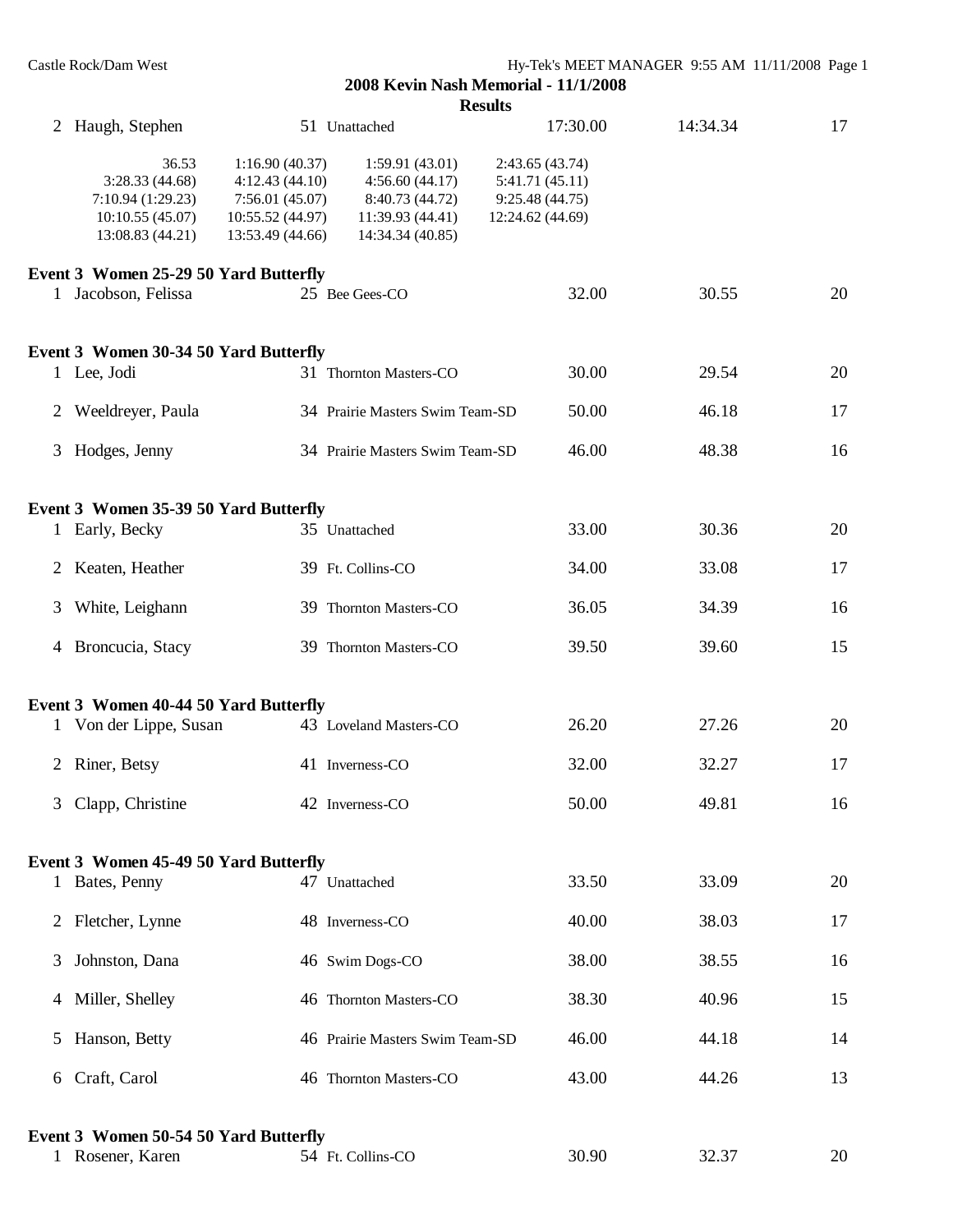|   | Castle Rock/Dam West                                      | 2008 Kevin Nash Memorial - 11/1/2008<br><b>Results</b> |         | Hy-Tek's MEET MANAGER 9:55 AM 11/11/2008 Page 1 |    |
|---|-----------------------------------------------------------|--------------------------------------------------------|---------|-------------------------------------------------|----|
|   |                                                           |                                                        |         |                                                 |    |
|   | Event 3 Women 55-59 50 Yard Butterfly<br>1 Roche, Carolyn | 57 Boulder Aquatic Masters-CO                          | 32.00   | 35.73                                           | 20 |
|   | Event 3 Women 60-64 50 Yard Butterfly<br>1 Young, Lydia   | 60 Green Mountain Dawgs-CO                             | 40.80   | 40.69                                           | 20 |
|   |                                                           |                                                        |         |                                                 |    |
|   | Event 3 Women 65-69 50 Yard Butterfly                     |                                                        |         |                                                 |    |
|   | 1 Dyck, Grace                                             | 67 Unattached                                          | 58.00   | 54.86                                           | 20 |
|   | Event 3 Women 75-79 50 Yard Butterfly                     |                                                        |         |                                                 |    |
|   | 1 Hertzberg, Ruth                                         | 76 Bee Gees-CO                                         | 1:25.00 | 1:52.83                                         | 20 |
|   | Event 4 Men 18-24 50 Yard Butterfly                       |                                                        |         |                                                 |    |
|   | 1 Ganiyev, Doston                                         | 21 Squid-CO                                            | 29.00   | 28.77                                           | 20 |
| 2 | Goodman, Nate                                             | 23 Jeffco Aquatic Masters-CO                           | 30.00   | 30.83                                           | 17 |
|   | Event 4 Men 25-29 50 Yard Butterfly                       |                                                        |         |                                                 |    |
|   | 1 Juliano, Kevin                                          | 28 Thornton Masters-CO                                 | 25.00   | 27.27                                           | 20 |
|   | 2 Cooper, Carter                                          | 25 Bee Gees-CO                                         | 34.00   | 28.70                                           | 17 |
|   | Event 4 Men 30-34 50 Yard Butterfly                       |                                                        |         |                                                 |    |
|   | 1 Buckley, Ethan                                          | 33 Bee Gees-CO                                         | 25.85   | 25.20                                           | 20 |
|   | 2 Gilliam, Kyle                                           | 33 Colorado Masters Swimming-CO                        | 27.00   | 27.37                                           | 17 |
| 3 | Dame, Jared                                               | 31 Bee Gees-CO                                         | 34.00   | 1:10.64                                         | 16 |
|   | Event 4 Men 35-39 50 Yard Butterfly                       |                                                        |         |                                                 |    |
|   | 1 McLaughlin, Patrick                                     | 39 Bee Gees-CO                                         | 28.50   | 25.92                                           | 20 |
| 2 | Cruz, Eduardo                                             | 39 Unattached                                          | 32.56   | 29.37                                           | 17 |
| 3 | Pryor, Keith                                              | 38 Squid-CO                                            | 35.00   | 33.30                                           | 16 |
|   | 4 Hayden, John                                            | 36 Squid-CO                                            | 40.00   | 37.12                                           | 15 |
|   |                                                           |                                                        |         |                                                 |    |
|   | Event 4 Men 40-44 50 Yard Butterfly<br>1 Andrews, Mike    | 41 Team Vortex-CO                                      | 27.00   | 26.60                                           | 20 |
| 2 | Perry, Sam                                                | 41 Swim Dogs-CO                                        | 29.81   | 29.11                                           | 17 |
| 3 | Rudd, JV                                                  | 43 Bee Gees-CO                                         | 34.00   | 32.94                                           | 16 |
|   | 4 Biggers, Wes                                            | 41 Swim Dogs-CO                                        | 46.22   | 47.02                                           | 15 |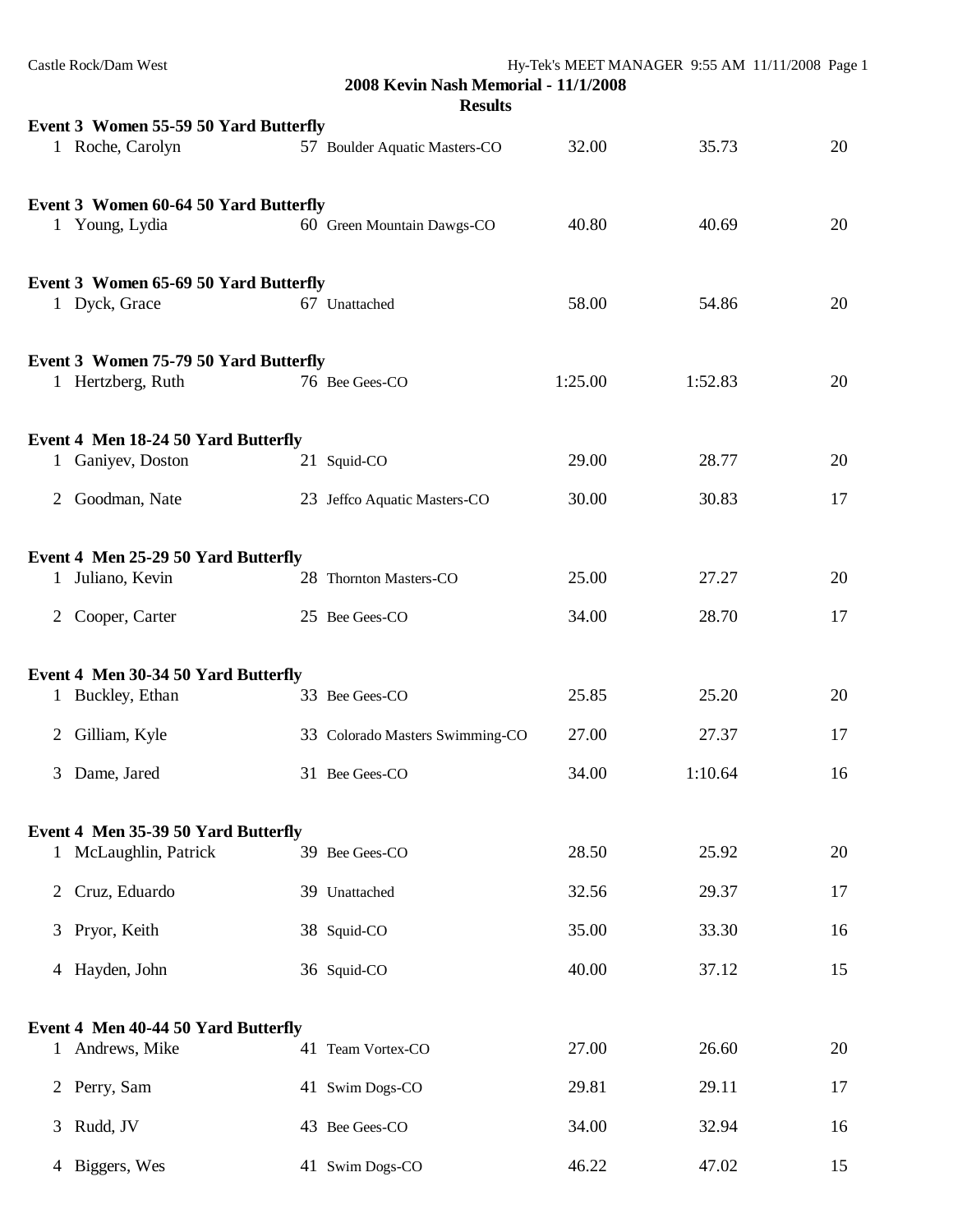|              | Event 4 Men 45-49 50 Yard Butterfly     |                  |                                 |           |         |    |
|--------------|-----------------------------------------|------------------|---------------------------------|-----------|---------|----|
|              | 1 DeLavasseur, Andrew                   |                  | 45 Squid-CO                     | 26.00     | 26.70   | 20 |
|              | 2 Roush, Stephen                        |                  | 46 Unattached                   | 30.00     | 29.35   | 17 |
|              | 3 O'Keeffe, John                        |                  | 47 Bee Gees-CO                  | 34.00     | 34.71   | 16 |
|              | 4 Ramirez, Al                           |                  | 46 Bee Gees-CO                  | 38.04     | 35.52   | 15 |
|              | Event 4 Men 50-54 50 Yard Butterfly     |                  |                                 |           |         |    |
|              | 1 Hess, Richard                         |                  | 53 Bee Gees-CO                  | 26.90     | 25.89   | 20 |
|              | 2 Nolte, Chris                          |                  | 51 Inverness-CO                 | 28.50     | 28.03   | 17 |
|              | Event 4 Men 55-59 50 Yard Butterfly     |                  |                                 |           |         |    |
|              | 1 Silver, Stephen                       |                  | 59 Bee Gees-CO                  | 31.50     | 31.43   | 20 |
|              | 2 McElhinney, Tom                       |                  | 55 Bee Gees-CO                  | 30.00     | 34.42   | 17 |
|              | Event 5 Women 25-29 100 Yard Backstroke |                  |                                 |           |         |    |
|              | 1 Stutzkey, Crystal                     |                  | 28 Thornton Masters-CO          | <b>NT</b> | 1:12.61 | 20 |
|              | 34.87                                   | 1:12.61(37.74)   |                                 |           |         |    |
|              | 2 McCormack, Maureen                    |                  | 28 Bee Gees-CO                  | 1:25.00   | 1:12.94 | 17 |
| 3            | 35.57<br>Gibbons, Chelsea               | 1:12.94(37.37)   | 25 Bee Gees-CO                  | 1:17.00   | 1:13.58 | 16 |
|              | 36.42<br>4 Christensen, Mindy           | 1:13.58(37.16)   | 26 Unattached                   | NT        | 1:23.29 | 15 |
|              | 41.78                                   | 1:23.29(41.51)   |                                 |           |         |    |
|              | Event 5 Women 35-39 100 Yard Backstroke |                  |                                 |           |         |    |
|              | 1 Hart, Sheri                           |                  | 37 DU Hilltoppers Masters-CO    | 1:01.50   | 59.23   | 20 |
|              | 28.71                                   | 59.23 (30.52)    |                                 |           |         |    |
|              | 2 Bacon, Kim                            |                  | 35 Thornton Masters-CO          | 1:45.00   | 1:25.85 | 17 |
| 3            | 40.76<br>Jorgensen, Mindy               | 1:25.85(45.09)   | 35 Prairie Masters Swim Team-SD | 2:17.00   | 2:14.80 | 16 |
|              | 1:01.07                                 | 2:14.80(1:13.73) |                                 |           |         |    |
|              | Event 5 Women 40-44 100 Yard Backstroke |                  |                                 |           |         |    |
| $\mathbf{1}$ | Thull, Amy                              |                  | 41 Unattached                   | 1:22.00   | 1:12.60 | 20 |
| 2            | 35.35<br>Crino, Heide                   | 1:12.60(37.25)   | 42 Inverness-CO                 | 1:17.80   | 1:17.63 | 17 |
|              | 37.40<br>--- Lamber, Lana               | 1:17.63(40.23)   | 41 Prairie Masters Swim Team-SD | 1:57.00   | DQ      |    |
|              |                                         |                  |                                 |           |         |    |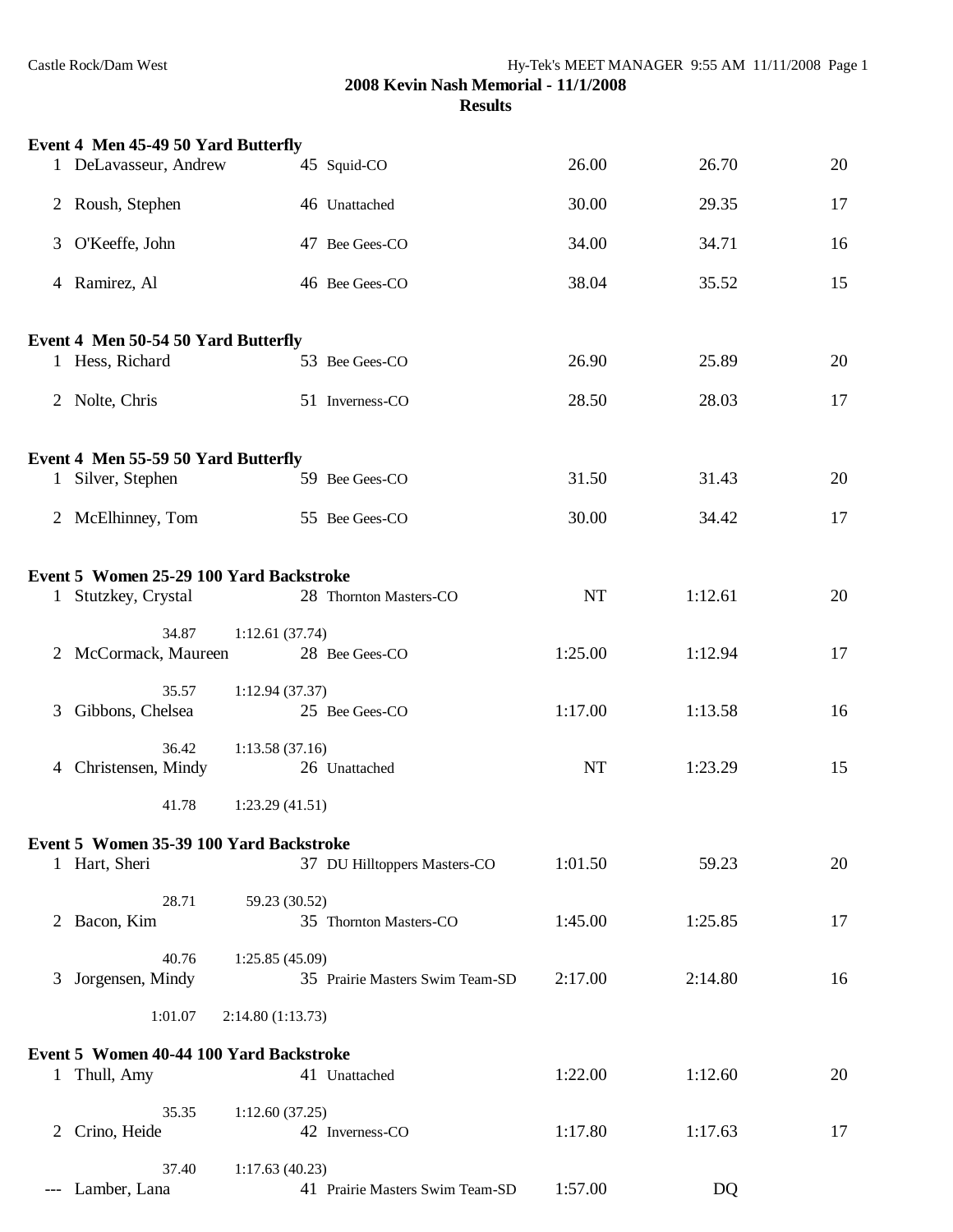# 1:03.23 DQ (1:03.38)

|                                       | Event 5 Women 45-49 100 Yard Backstroke                  |                 |                                 |           |         |    |
|---------------------------------------|----------------------------------------------------------|-----------------|---------------------------------|-----------|---------|----|
|                                       | 1 Miller, Shelley                                        |                 | 46 Thornton Masters-CO          | 1:27.62   | 1:26.85 | 20 |
| 2                                     | 42.12<br>Johnston, Dana                                  | 1:26.85(44.73)  | 46 Swim Dogs-CO                 | 1:30.00   | 1:30.48 | 17 |
|                                       | 44.44<br>3 Dretzka, Jennifer                             | 1:30.48(46.04)  | 45 Thornton Masters-CO          | 1:40.00   | 1:31.68 | 16 |
|                                       | 45.28                                                    | 1:31.68(46.40)  |                                 |           |         |    |
|                                       | Event 5 Women 60-64 100 Yard Backstroke                  |                 |                                 |           |         |    |
|                                       | 1 Hashimoto, Christine                                   |                 | 61 Inverness-CO                 | 1:35.00   | 1:33.69 | 20 |
|                                       | 45.40                                                    | 1:33.69 (48.29) |                                 |           |         |    |
|                                       | Event 6 Men 18-24 100 Yard Backstroke                    |                 |                                 |           |         |    |
|                                       | 1 Becker, Joe                                            |                 | 21 Unattached                   | <b>NT</b> | 58.77   | 20 |
|                                       | 28.43                                                    | 58.77 (30.34)   |                                 |           |         |    |
| 2                                     | Gimlin, Matt                                             |                 | 23 Bee Gees-CO                  | 1:12.00   | 1:04.39 | 17 |
|                                       | 30.70                                                    | 1:04.39(33.69)  |                                 |           |         |    |
| Event 6 Men 35-39 100 Yard Backstroke |                                                          |                 |                                 |           |         |    |
|                                       | 1 Edwards, Daniel                                        |                 | 35 Colorado Masters Swimming-CO | 1:05.00   | 1:06.26 | 20 |
|                                       | 31.54                                                    | 1:06.26(34.72)  |                                 |           |         |    |
|                                       |                                                          |                 |                                 |           |         |    |
|                                       | Event 6 Men 40-44 100 Yard Backstroke<br>1 Stewart, Karl |                 | 42 Bee Gees-CO                  | 58.64     | 1:00.92 | 20 |
|                                       |                                                          |                 |                                 |           |         |    |
|                                       | 29.84<br>2 Barringer, Rob                                | 1:00.92(31.08)  | 43 Unattached                   | 1:30.00   | 1:10.52 | 17 |
|                                       | 33.86                                                    | 1:10.52(36.66)  |                                 |           |         |    |
|                                       |                                                          |                 |                                 |           |         |    |
|                                       | Event 6 Men 45-49 100 Yard Backstroke                    |                 |                                 | 1:12.00   | 1:13.13 | 20 |
|                                       | 1 Murphy, Jim                                            |                 | 47 Green Mountain Dawgs-CO      |           |         |    |
|                                       | 36.50                                                    | 1:13.13(36.63)  |                                 |           |         |    |
|                                       | 2 Kelly, John                                            |                 | 47 Bee Gees-CO                  | 1:25.00   | 1:25.42 | 17 |
|                                       | 39.75                                                    | 1:25.42(45.67)  |                                 |           |         |    |
| 3                                     | Vetter, Tom                                              |                 | 47 Aurora Master Gators-CO      | 1:45.00   | 1:30.69 | 16 |
|                                       | 1:29.02                                                  | 1:30.69(1.67)   |                                 |           |         |    |
|                                       | Event 6 Men 55-59 100 Yard Backstroke                    |                 |                                 |           |         |    |
|                                       | 1 Benson, Stan                                           |                 | 55 Boulder Aquatic Masters-CO   | 1:07.00   | 1:04.08 | 20 |
|                                       | 31.09                                                    | 1:04.08 (32.99) |                                 |           |         |    |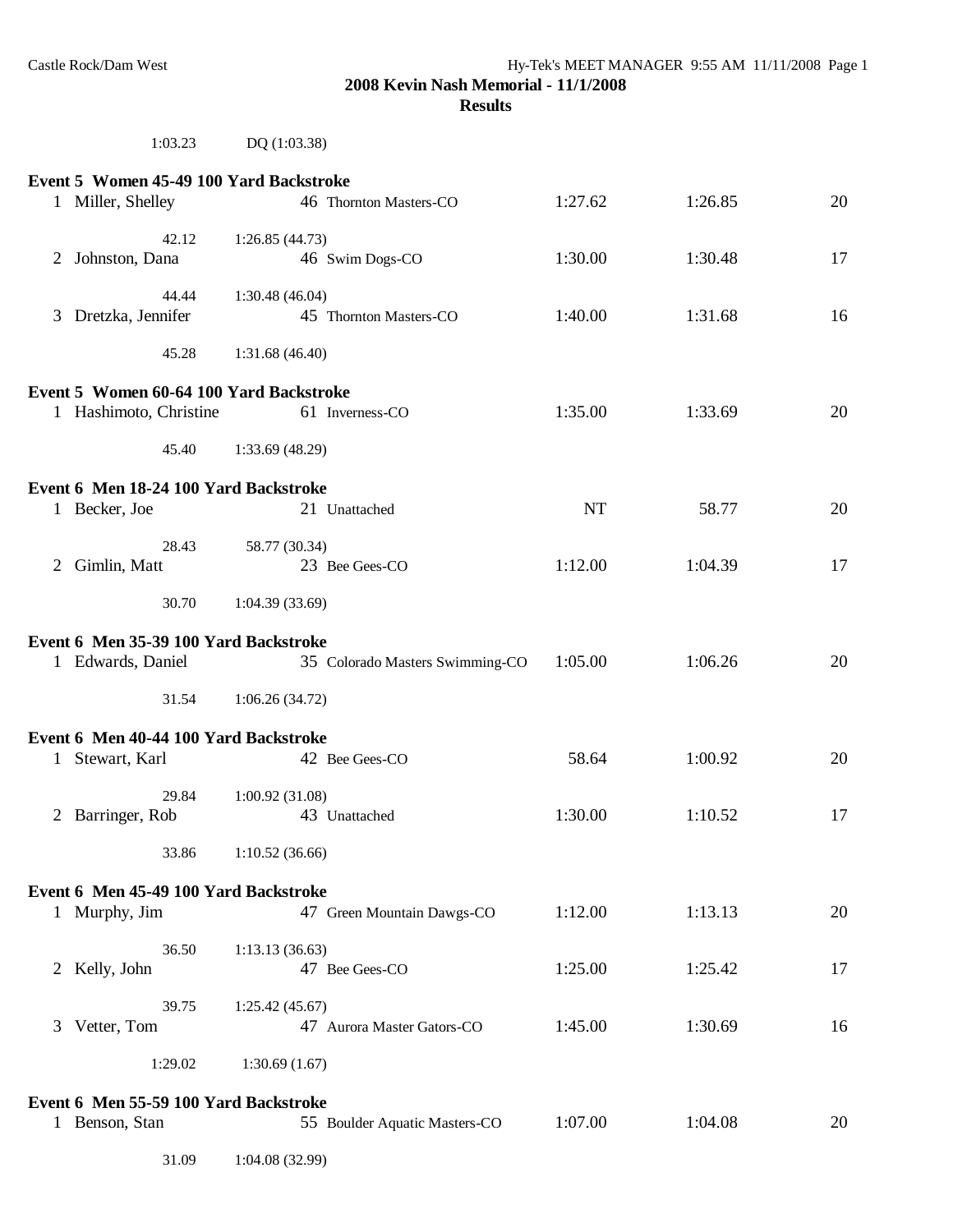| Castle Rock/Dam West                      |                | 2008 Kevin Nash Memorial - 11/1/2008 |                 | Hy-Tek's MEET MANAGER 9:55 AM 11/11/2008 Page 1 |         |    |
|-------------------------------------------|----------------|--------------------------------------|-----------------|-------------------------------------------------|---------|----|
|                                           |                |                                      | <b>Results</b>  |                                                 |         |    |
| Event 6 Men 60-64 100 Yard Backstroke     |                |                                      |                 |                                                 |         |    |
| 1 Townsend, Cecil                         |                | 61 Pueblo Masters-CE                 |                 | 1:18.80                                         | 1:19.19 | 20 |
| 38.75                                     | 1:19.19(40.44) |                                      |                 |                                                 |         |    |
| Event 6 Men 65-69 100 Yard Backstroke     |                |                                      |                 |                                                 |         |    |
| 1 Burgess, Thom                           |                | 66 Colorado Masters Swimming-CO      |                 | 1:45.00                                         | 1:35.44 | 20 |
| 44.26                                     | 1:35.44(51.18) |                                      |                 |                                                 |         |    |
| Event 7 Women 30-34 200 Yard Breaststroke |                |                                      |                 |                                                 |         |    |
| 1 Hodges, Jenny                           |                | 34 Prairie Masters Swim Team-SD      |                 | 3:55.00                                         | 3:43.35 | 20 |
| 51.66                                     | 1:48.88(57.22) | 2:47.18(58.30)                       | 3:43.35(56.17)  |                                                 |         |    |
| Event 7 Women 45-49 200 Yard Breaststroke |                |                                      |                 |                                                 |         |    |
| 1 Bates, Penny                            | 47 Unattached  |                                      |                 | 2:59.00                                         | 3:00.35 | 20 |
| 42.20                                     | 1:28.09(45.89) | 2:14.27(46.18)                       | 3:00.35(46.08)  |                                                 |         |    |
| 2 Nolte, Susan                            |                | 47 Inverness-CO                      |                 | 3:20.00                                         | 3:18.94 | 17 |
| 45.13                                     | 1:35.06(49.93) | 2:26.97(51.91)                       | 3:18.94(51.97)  |                                                 |         |    |
| Event 7 Women 60-64 200 Yard Breaststroke |                |                                      |                 |                                                 |         |    |
| 1 Young, Lydia                            |                | 60 Green Mountain Dawgs-CO           |                 | 3:40.11                                         | 3:43.68 | 20 |
| 52.39                                     | 1:49.80(57.41) | 2:47.36(57.56)                       | 3:43.68 (56.32) |                                                 |         |    |
| Event 8 Men 18-24 200 Yard Breaststroke   |                |                                      |                 |                                                 |         |    |
| 1 Goodman, Nate                           |                | 23 Jeffco Aquatic Masters-CO         |                 | 3:00.00                                         | 2:47.25 | 20 |
| 37.89                                     | 1:20.52(42.63) | 2:03.72(43.20)                       | 2:47.25(43.53)  |                                                 |         |    |
| 2 Ganiyev, Doston                         | 21 Squid-CO    |                                      |                 | 2:45.00                                         | 2:49.14 | 17 |
| 35.17                                     | 1:17.06(41.89) | 2:05.39(48.33)                       | 2:49.14(43.75)  |                                                 |         |    |
| Event 8 Men 30-34 200 Yard Breaststroke   |                |                                      |                 |                                                 |         |    |
| 1 Cox, Michael                            |                | 30 Bee Gees-CO                       |                 | 2:35.00                                         | 2:38.07 | 20 |
| 36.06                                     | 1:15.93(39.87) | 1:56.50(40.57)                       | 2:38.07 (41.57) |                                                 |         |    |
| Event 8 Men 35-39 200 Yard Breaststroke   |                |                                      |                 |                                                 |         |    |
| 1 Hayden, John                            | 36 Squid-CO    |                                      |                 | 3:15.00                                         | 3:13.29 | 20 |
| 44.90                                     | 1:33.95(49.05) | 2:24.26(50.31)                       | 3:13.29(49.03)  |                                                 |         |    |
| Event 8 Men 50-54 200 Yard Breaststroke   |                |                                      |                 |                                                 |         |    |
| 1 Young, David                            |                | 50 Green Mountain Dawgs-CO           |                 | 2:45.00                                         | 2:39.12 | 20 |
| 36.84                                     | 1:17.29(40.45) | 1:58.30(41.01)                       | 2:39.12 (40.82) |                                                 |         |    |
| Event 8 Men 70-74 200 Yard Breaststroke   |                |                                      |                 |                                                 |         |    |
| 1 Patten, Bob                             |                | 74 Denver Athletic Club-CO           |                 | 3:15.00                                         | 3:19.95 | 20 |
| 46.27                                     | 1:36.34(50.07) | 2:27.61 (51.27)                      | 3:19.95(52.34)  |                                                 |         |    |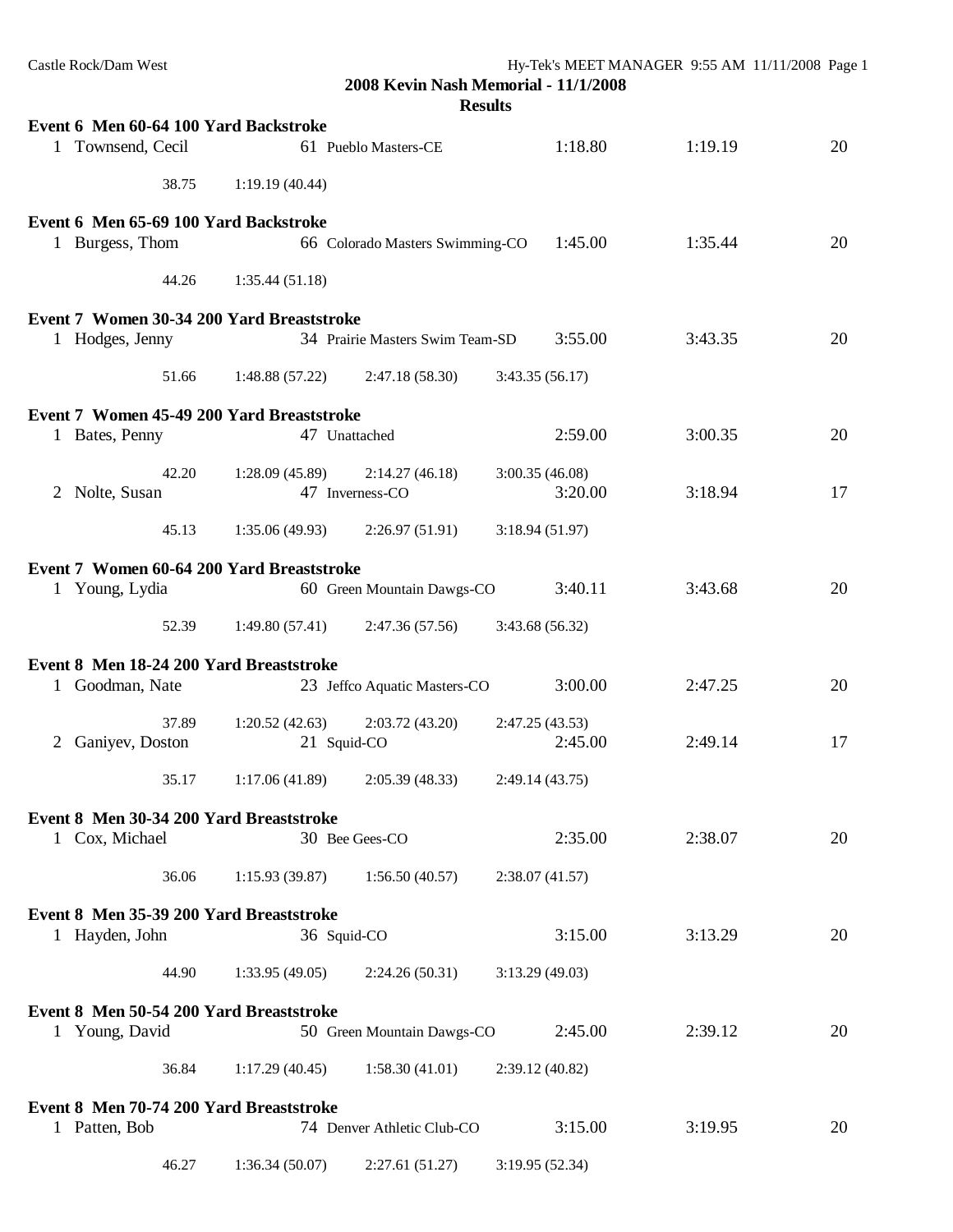| Castle Rock/Dam West |  |
|----------------------|--|
|----------------------|--|

|             |                                        |                                                       |                                   | <b>Results</b>  |         |    |
|-------------|----------------------------------------|-------------------------------------------------------|-----------------------------------|-----------------|---------|----|
|             | Event 9 Women 25-29 200 Yard Freestyle |                                                       |                                   |                 |         |    |
|             | 1 Jacobson, Felissa                    |                                                       | 25 Bee Gees-CO                    | 2:10.00         | 2:16.54 | 20 |
|             | 31.22                                  |                                                       | $1:05.60(34.38)$ $1:40.95(35.35)$ | 2:16.54(35.59)  |         |    |
| $2^{\circ}$ | Wilson, Christa                        |                                                       | 26 Bee Gees-CO                    | 2:21.00         | 2:27.53 | 17 |
|             | 32.36                                  |                                                       | $1:08.72(36.36)$ $1:47.88(39.16)$ | 2:27.53(39.65)  |         |    |
|             | Event 9 Women 30-34 200 Yard Freestyle |                                                       |                                   |                 |         |    |
|             | 1 Lee, Jodi                            |                                                       | 31 Thornton Masters-CO            | 2:10.00         | 2:16.32 | 20 |
|             | 31.45                                  |                                                       | $1:05.45(34.00)$ $1:40.68(35.23)$ | 2:16.32(35.64)  |         |    |
|             | Event 9 Women 35-39 200 Yard Freestyle |                                                       |                                   |                 |         |    |
|             | 1 Early, Becky                         |                                                       | 35 Unattached                     | 2:20.00         | 2:14.99 | 20 |
|             | 30.94                                  | $1:04.63(33.69)$ $1:39.32(34.69)$                     |                                   | 2:14.99(35.67)  |         |    |
|             | 2 Keaten, Heather                      |                                                       | 39 Ft. Collins-CO                 | 2:30.00         | 2:20.25 | 17 |
|             | 32.47                                  | $1:07.18(34.71)$ $1:43.91(36.73)$                     |                                   | 2:20.25(36.34)  |         |    |
| 3           | Bacon, Kim                             |                                                       | 35 Thornton Masters-CO            | 3:00.00         | 2:38.90 | 16 |
|             | 36.18                                  | $1:16.17(39.99)$ $1:57.41(41.24)$                     |                                   | 2:38.90(41.49)  |         |    |
| 4           | Stanley, Kathy                         | 35 Thornton Masters-CO                                |                                   | 2:56.80         | 2:49.68 | 15 |
|             | 37.63                                  | 1:19.76(42.13)                                        | 2:03.60(43.84)                    | 2:49.68(46.08)  |         |    |
|             | Event 9 Women 40-44 200 Yard Freestyle |                                                       |                                   |                 |         |    |
|             | 1 Thull, Amy                           |                                                       | 41 Unattached                     | 2:30.00         | 2:17.08 | 20 |
|             | 31.90                                  |                                                       | $1:05.79(33.89)$ $1:41.56(35.77)$ | 2:17.08(35.52)  |         |    |
|             | Event 9 Women 45-49 200 Yard Freestyle |                                                       |                                   |                 |         |    |
|             | 1 Garnier, Kathy                       |                                                       | 48 Inverness-CO                   | 2:12.00         | 2:11.63 | 20 |
|             |                                        | 30.82 1:04.04 (33.22) 1:37.43 (33.39) 2:11.63 (34.20) |                                   |                 |         |    |
|             | 2 Hanson, Betty                        |                                                       | 46 Prairie Masters Swim Team-SD   | 3:29.00         | 3:22.92 | 17 |
|             | 44.21                                  | 1:35.13(50.92)                                        | 2:29.52(54.39)                    | 3:22.92(53.40)  |         |    |
| 3           | Jacobson, Carrie                       |                                                       | 49 Prairie Masters Swim Team-SD   | 3:43.00         | 3:30.55 | 16 |
|             | 44.08                                  | 1:38.02(53.94)                                        | 2:34.85(56.83)                    | 3:30.55(55.70)  |         |    |
| 4           | Schirmer, Ruth                         |                                                       | 49 Thornton Masters-CO            | 4:00.00         | 3:37.72 | 15 |
|             | 44.06                                  | 1:38.62(54.56)                                        | 2:38.74(1:00.12)                  | 3:37.72 (58.98) |         |    |
|             | Event 9 Women 55-59 200 Yard Freestyle |                                                       |                                   |                 |         |    |
|             | 1 Roche, Carolyn                       |                                                       | 57 Boulder Aquatic Masters-CO     | 2:40.00         | 2:34.32 | 20 |
|             | 36.08                                  | 1:15.43(39.35)                                        | 1:55.28(39.85)                    | 2:34.32 (39.04) |         |    |
|             | Event 9 Women 75-79 200 Yard Freestyle |                                                       |                                   |                 |         |    |
|             | 1 Hertzberg, Ruth                      |                                                       | 76 Bee Gees-CO                    | 4:30.00         | 4:44.17 | 20 |
|             | 2:19.08                                | 3:34.19(1:15.11)                                      | 4:44.17 (1:09.98)                 |                 |         |    |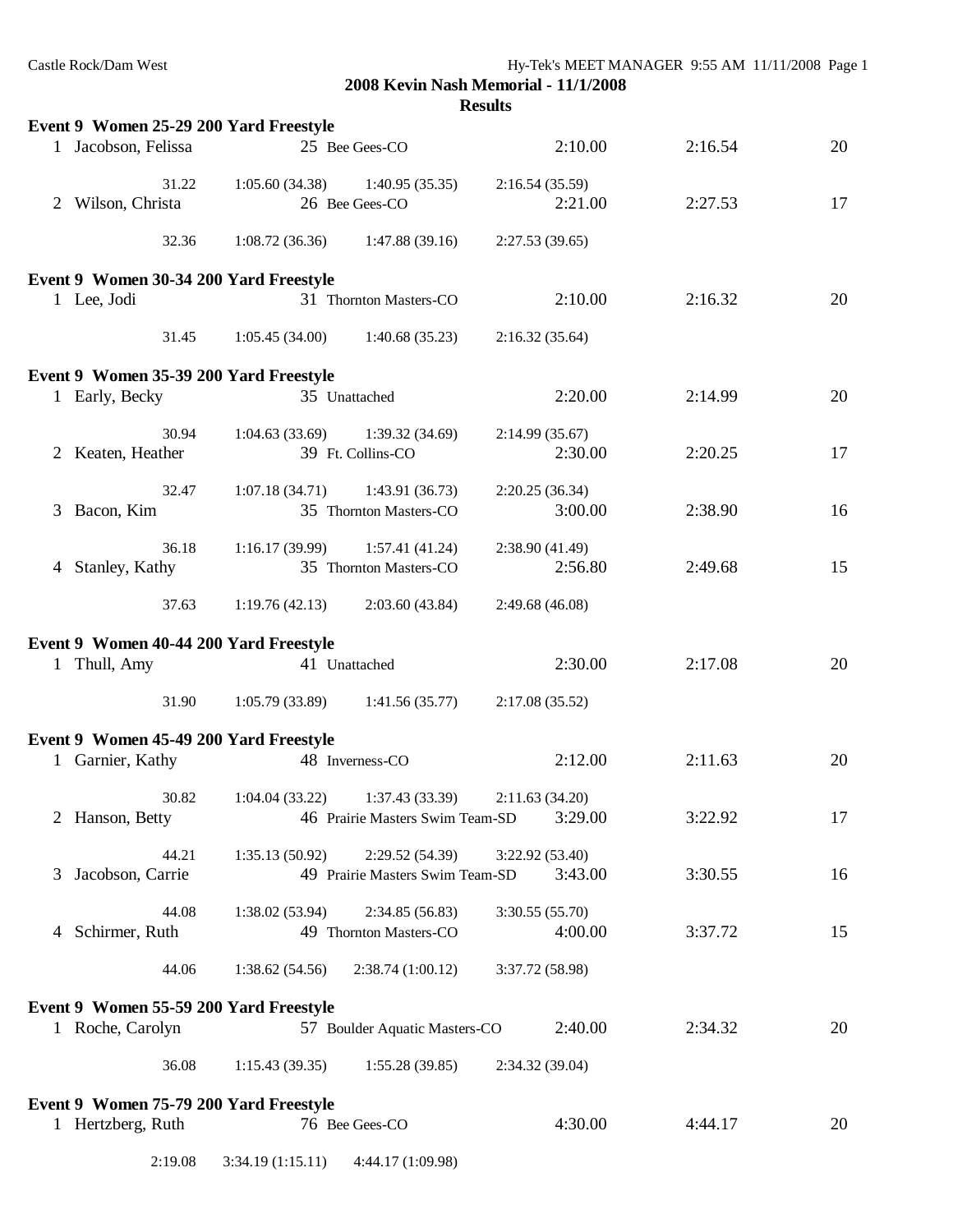| Event 10 Men 25-29 200 Yard Freestyle |                                   |                                   |                 |         |    |
|---------------------------------------|-----------------------------------|-----------------------------------|-----------------|---------|----|
| 1 Ida, Kevin                          |                                   | 26 Thornton Masters-CO            | 2:40.00         | 2:06.27 | 20 |
| 29.11                                 | $1:00.48(31.37)$ $1:33.53(33.05)$ |                                   | 2:06.27(32.74)  |         |    |
| 2 Cooper, Carter                      |                                   | 25 Bee Gees-CO                    | 2:20.00         | 2:16.03 | 17 |
| 29.04                                 |                                   | $1:03.01(33.97)$ $1:38.74(35.73)$ | 2:16.03(37.29)  |         |    |
| Event 10 Men 30-34 200 Yard Freestyle |                                   |                                   |                 |         |    |
| 1 Buckley, Ethan                      |                                   | 33 Bee Gees-CO                    | 2:05.00         | 1:57.36 | 20 |
| 28.39                                 | 59.06 (30.67)                     | 1:28.37(29.31)                    | 1:57.36(28.99)  |         |    |
| 2 Foster, Jared                       |                                   | 32 Thornton Masters-CO            | 2:05.00         | 2:14.45 | 17 |
| 29.03                                 |                                   | $1:01.07(32.04)$ $1:37.14(36.07)$ | 2:14.45(37.31)  |         |    |
| Event 10 Men 35-39 200 Yard Freestyle |                                   |                                   |                 |         |    |
| 1 McLaughlin, Patrick                 | 39 Bee Gees-CO                    |                                   | 2:02.02         | 2:02.12 | 20 |
| 28.65                                 |                                   | 59.26 (30.61) 1:30.90 (31.64)     | 2:02.12(31.22)  |         |    |
| 2 Alfaro, Mario                       |                                   | 35 Unattached                     | 2:45.00         | 2:30.47 | 17 |
| 32.04                                 | $1:08.76(36.72)$ 1:48.91 (40.15)  |                                   | 2:30.47(41.56)  |         |    |
| Event 10 Men 40-44 200 Yard Freestyle |                                   |                                   |                 |         |    |
| 1 Stewart, Karl                       |                                   | 42 Bee Gees-CO                    | 1:54.17         | 2:02.24 | 20 |
| 28.41                                 |                                   | 59.05 (30.64) 1:30.44 (31.39)     | 2:02.24(31.80)  |         |    |
| 2 Barringer, Rob                      |                                   | 43 Unattached                     | 2:30.00         | 2:06.29 | 17 |
| 29.54                                 | $1:01.48(31.94)$ $1:35.14(33.66)$ |                                   | 2:06.29(31.15)  |         |    |
| 3 Lundahl, Jim                        |                                   | 43 Bee Gees-CO                    | 2:10.00         | 2:12.87 | 16 |
| 31.78                                 | $1:04.91(33.13)$ $1:38.88(33.97)$ |                                   | 2:12.87 (33.99) |         |    |
| Event 10 Men 45-49 200 Yard Freestyle |                                   |                                   |                 |         |    |
| 1 Johnston, Mark                      | 47 Swim Dogs-CO                   |                                   | 2:05.00         | 2:03.09 | 20 |
| 28.57                                 | 59.58 (31.01)                     | 1:31.09(31.51)                    | 2:03.09(32.00)  |         |    |
| 2 O'Keeffe, John                      |                                   | 47 Bee Gees-CO                    | 2:29.00         | 2:39.21 | 17 |
| 34.76                                 | 1:12.82(38.06)                    | 1:54.24(41.42)                    | 2:39.21 (44.97) |         |    |
| Event 10 Men 50-54 200 Yard Freestyle |                                   |                                   |                 |         |    |
| 1 Nolte, Chris                        |                                   | 51 Inverness-CO                   | 2:09.00         | 2:09.47 | 20 |
| 30.02                                 | 1:03.09(33.07)                    | 1:36.52(33.43)                    | 2:09.47(32.95)  |         |    |
| 2 Haugh, Stephen                      |                                   | 51 Unattached                     | 2:30.00         | 2:31.20 | 17 |
| 34.59                                 | 1:13.59(39.00)                    | 1:53.87(40.28)                    | 2:31.20 (37.33) |         |    |
| Event 10 Men 60-64 200 Yard Freestyle |                                   |                                   |                 |         |    |
| 1 Townsend, Cecil                     |                                   | 61 Pueblo Masters-CE              | 2:22.20         | 2:28.70 | 20 |
| 34.12                                 | 1:11.82(37.70)                    | 1:50.62(38.80)                    | 2:28.70 (38.08) |         |    |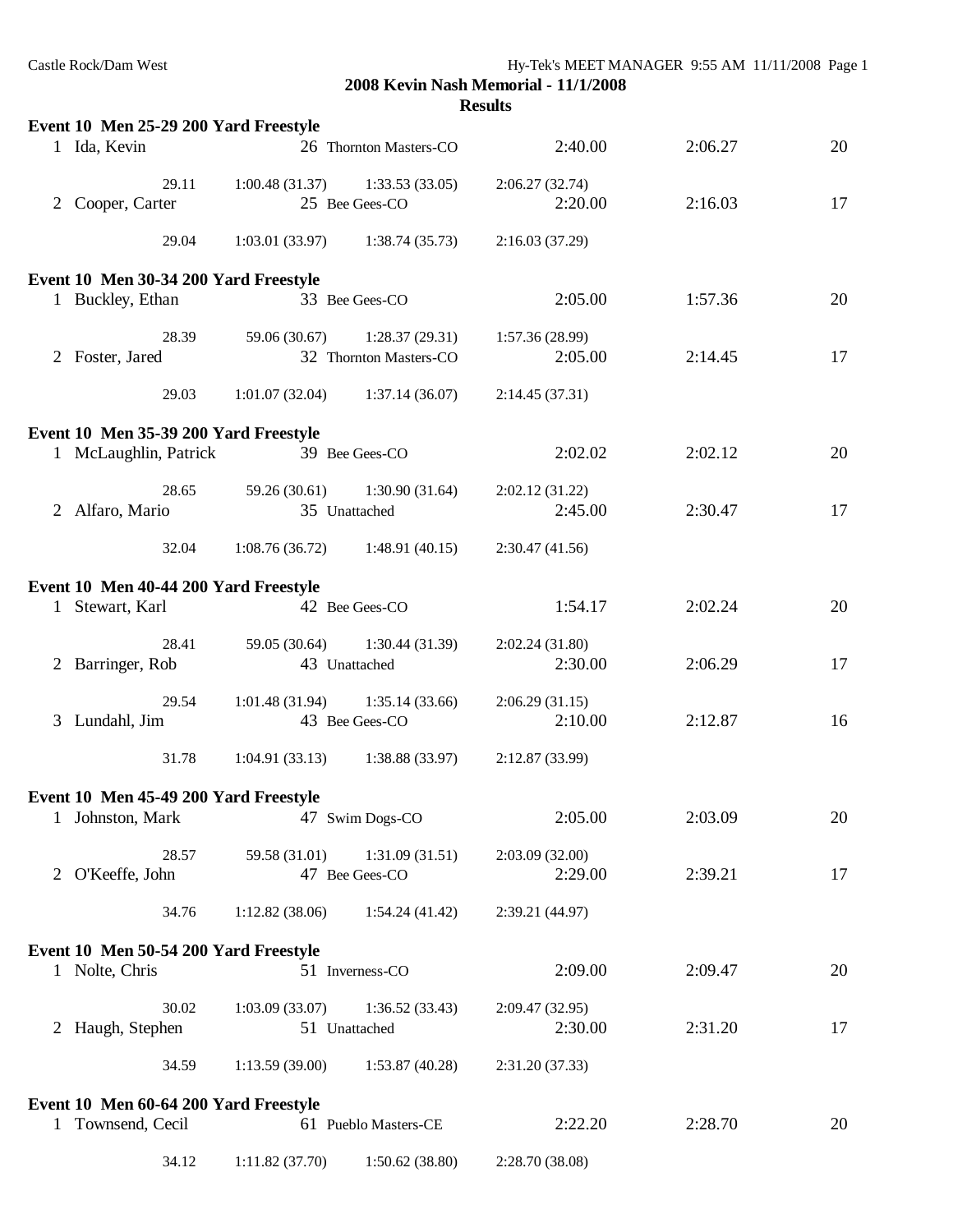| Castle Rock/Dam West                                             |                | 2008 Kevin Nash Memorial - 11/1/2008<br><b>Results</b> |                 |         | Hy-Tek's MEET MANAGER 9:55 AM 11/11/2008 Page 1 |    |
|------------------------------------------------------------------|----------------|--------------------------------------------------------|-----------------|---------|-------------------------------------------------|----|
| Event 11 Women 40-44 100 Yard Butterfly                          |                |                                                        |                 |         |                                                 |    |
| 1 Riner, Betsy                                                   |                | 41 Inverness-CO                                        |                 | 1:22.00 | 1:15.47                                         | 20 |
| 34.50                                                            | 1:15.47(40.97) |                                                        |                 |         |                                                 |    |
| Event 12 Men 18-24 100 Yard Butterfly                            |                |                                                        |                 |         |                                                 |    |
| 1 Gimlin, Matt                                                   |                | 23 Bee Gees-CO                                         |                 | 1:05.00 | 1:01.56                                         | 20 |
| 28.94                                                            | 1:01.56(32.62) |                                                        |                 |         |                                                 |    |
| Event 12 Men 35-39 100 Yard Butterfly                            |                |                                                        |                 |         |                                                 |    |
| 1 Edwards, Daniel                                                |                | 35 Colorado Masters Swimming-CO                        |                 | 59.00   | 59.56                                           | 20 |
| 28.04                                                            | 59.56 (31.52)  |                                                        |                 |         |                                                 |    |
| 2 Hayden, John                                                   |                | 36 Squid-CO                                            |                 | 1:38.00 | 1:29.04                                         | 17 |
| 41.85                                                            | 1:29.04(47.19) |                                                        |                 |         |                                                 |    |
| Event 12 Men 40-44 100 Yard Butterfly                            |                |                                                        |                 |         |                                                 |    |
| 1 Andrews, Mike                                                  |                | 41 Team Vortex-CO                                      |                 | 1:00.00 | 1:01.45                                         | 20 |
| 28.60                                                            | 1:01.45(32.85) |                                                        |                 |         |                                                 |    |
| Event 12 Men 45-49 100 Yard Butterfly                            |                |                                                        |                 |         |                                                 |    |
| 1 Magouirk, Jeff                                                 |                | 47 Bee Gees-CO                                         |                 | 1:20.00 | 1:31.74                                         | 20 |
| 35.94                                                            | 1:31.74(55.80) |                                                        |                 |         |                                                 |    |
|                                                                  |                |                                                        |                 |         |                                                 |    |
| Event 12 Men 50-54 100 Yard Butterfly<br>1 Hess, Richard         |                | 53 Bee Gees-CO                                         |                 | 59.90   | 1:00.06                                         | 20 |
| 28.44                                                            | 1:00.06(31.62) |                                                        |                 |         |                                                 |    |
|                                                                  |                |                                                        |                 |         |                                                 |    |
| Event 13 Women 25-29 200 Yard Backstroke<br>1 McCormack, Maureen |                | 28 Bee Gees-CO                                         |                 | 2:30.00 | 2:40.19                                         | 20 |
| 37.59                                                            | 1:18.03(40.44) | 1:59.51(41.48)                                         | 2:40.19 (40.68) |         |                                                 |    |
| Event 13 Women 30-34 200 Yard Backstroke                         |                |                                                        |                 |         |                                                 |    |
| 1 Hodges, Jenny                                                  |                | 34 Prairie Masters Swim Team-SD                        |                 | 3:42.00 | 3:33.05                                         | 20 |
| 51.98                                                            | 1:45.92(53.94) | 2:40.85 (54.93)                                        | 3:33.05 (52.20) |         |                                                 |    |
| Event 13 Women 35-39 200 Yard Backstroke                         |                |                                                        |                 |         |                                                 |    |
| 1 Hart, Sheri                                                    |                | 37 DU Hilltoppers Masters-CO                           |                 | 2:18.50 | 2:32.77                                         | 20 |
| 27.84                                                            | 1:09.67(41.83) | 1:50.97(41.30)                                         | 2:32.77(41.80)  |         |                                                 |    |
| Event 13 Women 45-49 200 Yard Backstroke                         |                |                                                        |                 |         |                                                 |    |
| 1 Miller, Shelley                                                |                | 46 Thornton Masters-CO                                 |                 | 3:20.00 | 3:15.03                                         | 20 |
| 44.78                                                            | 1:34.18(49.40) | 2:26.89(52.71)                                         | 3:15.03(48.14)  |         |                                                 |    |
| Event 13 Women 60-64 200 Yard Backstroke                         |                |                                                        |                 |         |                                                 |    |
| 1 Hashimoto, Christine                                           |                | 61 Inverness-CO                                        |                 | 3:30.00 | 3:32.52                                         | 20 |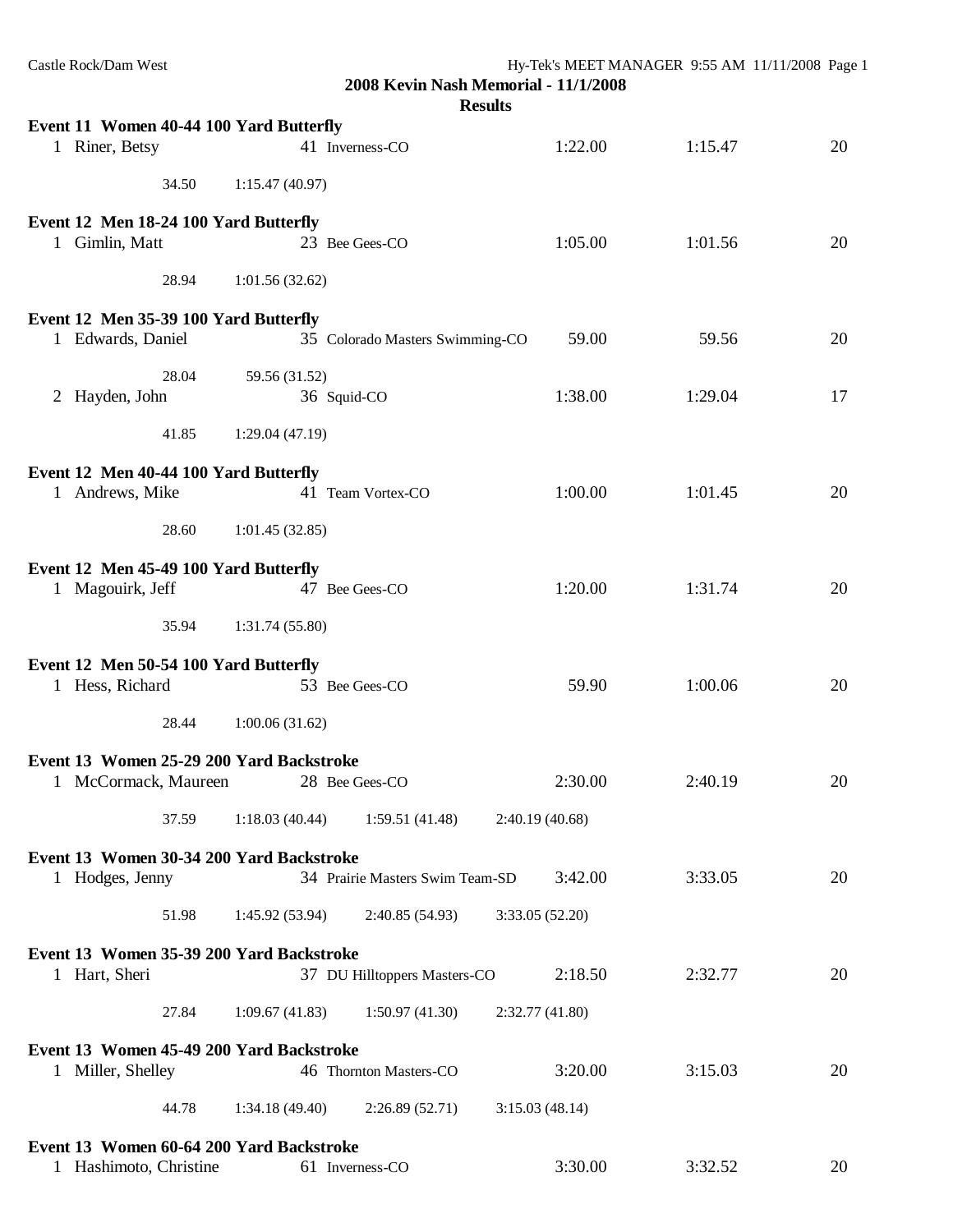|   | Castle Rock/Dam West                                                                                          |                |                                 | 2008 Kevin Nash Memorial - 11/1/2008<br><b>Results</b> | Hy-Tek's MEET MANAGER 9:55 AM 11/11/2008 Page 1 |    |
|---|---------------------------------------------------------------------------------------------------------------|----------------|---------------------------------|--------------------------------------------------------|-------------------------------------------------|----|
|   | 51.91                                                                                                         | 1:47.80(55.89) | 2:40.95(53.15)                  | 3:32.52(51.57)                                         |                                                 |    |
|   | 2 Anziano, Marcia                                                                                             |                | 63 Inverness-CO                 | 3:45.00                                                | 3:58.90                                         | 17 |
|   | 52.35                                                                                                         | 1:51.68(59.33) | 2:55.93(1:04.25)                | 3:58.90 (1:02.97)                                      |                                                 |    |
|   | Event 14 Men 35-39 200 Yard Backstroke                                                                        |                |                                 |                                                        |                                                 |    |
|   | 1 Pryor, Keith                                                                                                |                | 38 Squid-CO                     | <b>NT</b>                                              | 2:49.36                                         | 20 |
|   | 40.42                                                                                                         | 1:23.62(43.20) | 2:07.14(43.52)                  | 2:49.36(42.22)                                         |                                                 |    |
|   | Event 15 Women 25-29 50 Yard Breaststroke                                                                     |                |                                 |                                                        |                                                 |    |
|   | 1 Jacobson, Felissa                                                                                           |                | 25 Bee Gees-CO                  | 35.19                                                  | 35.00                                           | 20 |
| 2 | Gibbons, Chelsea                                                                                              |                | 25 Bee Gees-CO                  | 36.00                                                  | 36.30                                           | 17 |
| 3 | Stutzkey, Crystal                                                                                             |                | 28 Thornton Masters-CO          | NT                                                     | 38.51                                           | 16 |
|   | 4 Kodeski, Kristen                                                                                            |                | 29 Inverness-CO                 | 50.00                                                  | 39.82                                           | 15 |
| 5 | Christensen, Mindy                                                                                            |                | 26 Unattached                   | <b>NT</b>                                              | 40.69                                           | 14 |
|   | Event 15 Women 30-34 50 Yard Breaststroke<br>1 Weeldreyer, Paula<br>Event 15 Women 35-39 50 Yard Breaststroke |                | 34 Prairie Masters Swim Team-SD | 50.00                                                  | 49.70                                           | 20 |
|   | 1 Early, Becky                                                                                                |                | 35 Unattached                   | 37.00                                                  | 34.82                                           | 20 |
|   | 2 Jorgensen, Mindy                                                                                            |                | 35 Prairie Masters Swim Team-SD | 1:24.00                                                | 1:08.71                                         | 17 |
|   | Event 15 Women 40-44 50 Yard Breaststroke                                                                     |                |                                 |                                                        |                                                 |    |
|   | Von der Lippe, Susan                                                                                          |                | 43 Loveland Masters-CO          | 30.30                                                  | 31.63                                           | 20 |
| 2 | Sauls, Catherine                                                                                              |                | 44 Thornton Masters-CO          | 40.00                                                  | 40.24                                           | 17 |
| 3 | Crino, Heide                                                                                                  |                | 42 Inverness-CO                 | 40.13                                                  | 40.49                                           | 16 |
| 4 | Clapp, Christine                                                                                              |                | 42 Inverness-CO                 | 42.00                                                  | 50.06                                           | 15 |
|   | Event 15 Women 45-49 50 Yard Breaststroke                                                                     |                |                                 |                                                        |                                                 |    |
|   | 1 Campbell, Ellen                                                                                             |                | 45 Inverness-CO                 | 38.00                                                  | 36.69                                           | 20 |
| 2 | Dretzka, Jennifer                                                                                             |                | 45 Thornton Masters-CO          | 43.00                                                  | 41.61                                           | 17 |
| 3 | Nolte, Susan                                                                                                  |                | 47 Inverness-CO                 | 42.54                                                  | 43.72                                           | 16 |
| 4 | Fletcher, Lynne                                                                                               |                | 48 Inverness-CO                 | 47.00                                                  | 44.15                                           | 15 |
| 5 | Sortwell, Andrea                                                                                              |                | 49 Bee Gees-CO                  | 46.99                                                  | 48.82                                           | 14 |
|   | 6 Hanson, Betty                                                                                               |                | 46 Prairie Masters Swim Team-SD | 50.00                                                  | 51.17                                           | 13 |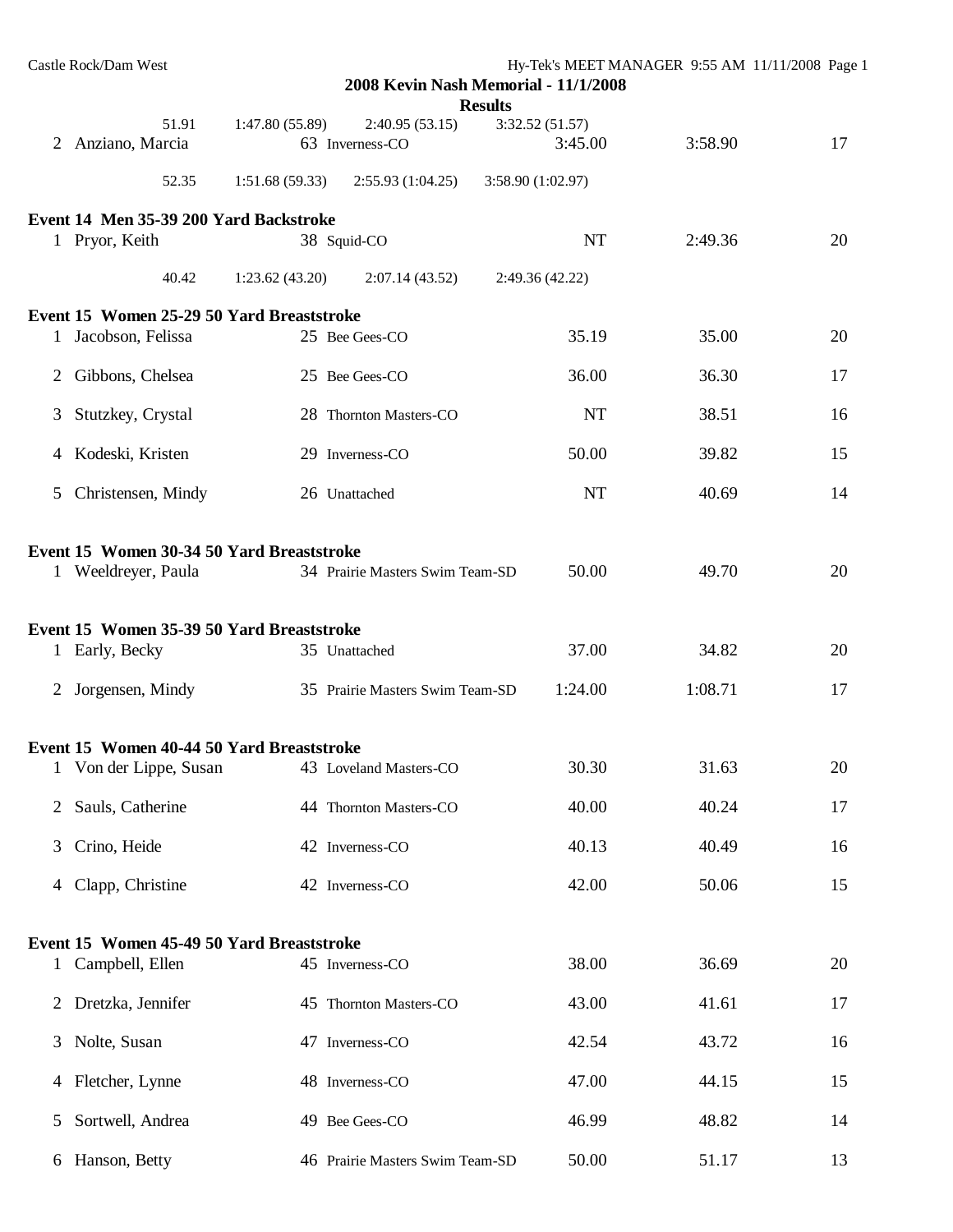|              | Castle Rock/Dam West                      | 2008 Kevin Nash Memorial - 11/1/2008<br><b>Results</b> | Hy-Tek's MEET MANAGER 9:55 AM 11/11/2008 Page 1 |       |    |
|--------------|-------------------------------------------|--------------------------------------------------------|-------------------------------------------------|-------|----|
|              | 7 Schirmer, Ruth                          | 49 Thornton Masters-CO                                 | 1:00.00                                         | 55.28 | 12 |
|              | Event 15 Women 50-54 50 Yard Breaststroke |                                                        |                                                 |       |    |
|              | 1 Rosener, Karen                          | 54 Ft. Collins-CO                                      | 40.20                                           | 40.58 | 20 |
|              | Event 15 Women 55-59 50 Yard Breaststroke |                                                        | 40.00                                           | 42.61 |    |
|              | 1 Roche, Carolyn                          | 57 Boulder Aquatic Masters-CO                          |                                                 |       | 20 |
|              | Event 15 Women 60-64 50 Yard Breaststroke |                                                        |                                                 |       |    |
|              | 1 Young, Lydia                            | 60 Green Mountain Dawgs-CO                             | 49.32                                           | 47.87 | 20 |
|              | Event 16 Men 18-24 50 Yard Breaststroke   |                                                        |                                                 |       |    |
|              | 1 Ganiyev, Doston                         | 21 Squid-CO                                            | 32.00                                           | 32.69 | 20 |
|              | 2 Goodman, Nate                           | 23 Jeffco Aquatic Masters-CO                           | 35.00                                           | 32.96 | 17 |
|              | Event 16 Men 25-29 50 Yard Breaststroke   |                                                        |                                                 |       |    |
|              | 1 Carpenter, Dustin                       | 26 Squid-CO                                            | 42.00                                           | 34.48 | 20 |
|              | Event 16 Men 30-34 50 Yard Breaststroke   |                                                        |                                                 |       |    |
|              | 1 Gilliam, Kyle                           | 33 Colorado Masters Swimming-CO                        | 32.00                                           | 30.15 | 20 |
|              | 2 Cox, Michael                            | 30 Bee Gees-CO                                         | 35.00                                           | 33.54 | 17 |
|              | Event 16 Men 35-39 50 Yard Breaststroke   |                                                        |                                                 |       |    |
|              | 1 Cruz, Eduardo                           | 39 Unattached                                          | 39.80                                           | 37.01 | 20 |
|              | Event 16 Men 40-44 50 Yard Breaststroke   |                                                        |                                                 |       |    |
| $\mathbf{1}$ | Andrews, Mike                             | 41 Team Vortex-CO                                      | 31.00                                           | 31.17 | 20 |
| 2            | Shannon, Brian                            | 41 Thornton Masters-CO                                 | 33.00                                           | 32.39 | 17 |
| 3            | Rudd, JV                                  | 43 Bee Gees-CO                                         | 38.00                                           | 38.09 | 16 |
|              | 4 Von der Lippe, Paul                     | 43 Loveland Masters-CO                                 | 56.00                                           | 46.53 | 15 |
|              | Event 16 Men 45-49 50 Yard Breaststroke   |                                                        |                                                 |       |    |
|              | 1 Cox, Randy                              | 46 Rally Sport-CO                                      | 31.00                                           | 30.49 | 20 |
| 2            | DeLavasseur, Andrew                       | 45 Squid-CO                                            | 33.29                                           | 35.25 | 17 |
| 3            | Humphrey, Steve                           | 49 Bee Gees-CO                                         | 33.00                                           | 35.59 | 16 |
| 4            | Roush, Stephen                            | 46 Unattached                                          | 38.00                                           | 36.25 | 15 |
| 5            | O'Keeffe, John                            | 47 Bee Gees-CO                                         | 36.20                                           | 38.02 | 14 |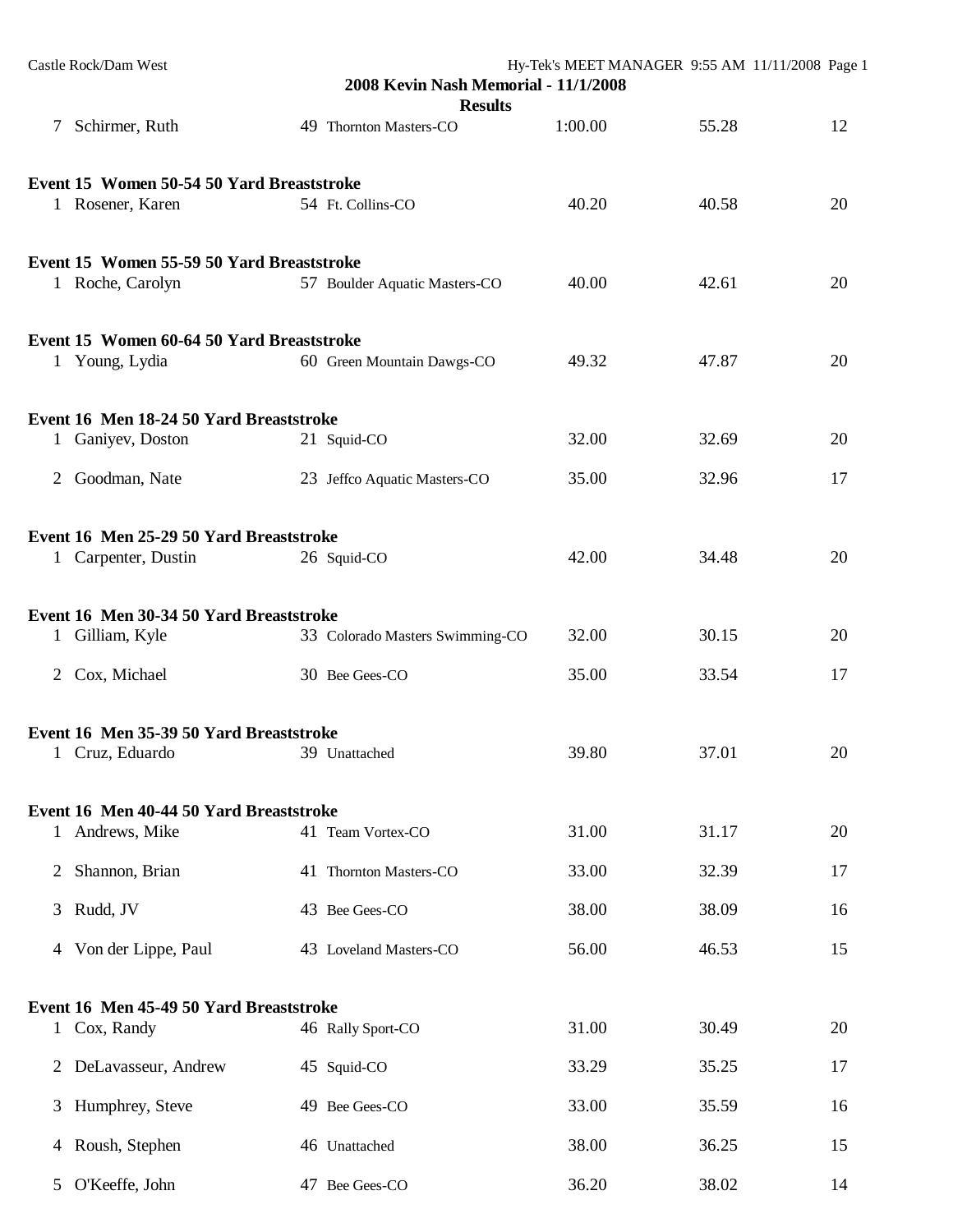|              | 6 Estle, Steve                             |                                                     | 49 Bee Gees-CO                     | <b>NT</b>                          | 39.36   | 13 |
|--------------|--------------------------------------------|-----------------------------------------------------|------------------------------------|------------------------------------|---------|----|
|              | 7 Ramirez, Al                              |                                                     | 46 Bee Gees-CO                     | 40.04                              | 39.78   | 12 |
|              | Event 16 Men 50-54 50 Yard Breaststroke    |                                                     |                                    |                                    |         |    |
|              | 1 Leg, Wayne                               |                                                     | 54 Squid-CO                        | 42.00                              | 40.74   | 20 |
|              | 2 Duffy, Hugh                              |                                                     | 52 Unattached                      | 50.00                              | 42.62   | 17 |
|              | Event 16 Men 55-59 50 Yard Breaststroke    |                                                     |                                    |                                    |         |    |
| $\mathbf{1}$ | Silver, Stephen                            |                                                     | 59 Bee Gees-CO                     | 39.50                              | 39.35   | 20 |
|              | 2 Sputh, Dennis                            |                                                     | 56 Swim Dogs-CO                    | 40.00                              | 40.81   | 17 |
|              | Event 16 Men 65-69 50 Yard Breaststroke    |                                                     |                                    |                                    |         |    |
|              | 1 Dyck, Mel                                |                                                     | 67 Unattached                      | 35.00                              | 36.95   | 20 |
| 2            | Burgess, Thom                              |                                                     | 66 Colorado Masters Swimming-CO    | 39.00                              | 38.32   | 17 |
|              | Event 16 Men 70-74 50 Yard Breaststroke    |                                                     |                                    |                                    |         |    |
|              | 1 Patten, Bob                              |                                                     | 74 Denver Athletic Club-CO         | 41.00                              | 41.59   | 20 |
|              | 2 Norrie, Bill                             |                                                     | 70 Rocky Mountain Thunder-CO       | 40.00                              | 41.67   | 17 |
|              | Event 17 Women 25-29 500 Yard Freestyle    |                                                     |                                    |                                    |         |    |
|              | 1 Madruga, Marci                           |                                                     | 29 Unattached                      | 6:30.00                            | 6:19.57 | 20 |
|              | 33.90<br>3:06.42(39.21)<br>5:42.67 (38.81) | 1:11.15(37.25)<br>3:46.44(40.02)<br>6:19.57 (36.90) | 1:49.08 (37.93)<br>4:25.16(38.72)  | 2:27.21(38.13)<br>5:03.86 (38.70)  |         |    |
| 2            | McCormack, Maureen                         |                                                     | 28 Bee Gees-CO                     | 6:30.00                            | 6:20.71 | 17 |
|              | 34.42<br>3:08.61(39.15)<br>5:43.65 (38.19) | 1:11.78(37.36)<br>3:47.86 (39.25)<br>6:20.71(37.06) | 1:50.48(38.70)<br>4:26.93 (39.07)  | 2:29.46 (38.98)<br>5:05.46 (38.53) |         |    |
|              | Event 17 Women 35-39 500 Yard Freestyle    |                                                     |                                    |                                    |         |    |
|              | 1 Keaten, Heather                          |                                                     | 39 Ft. Collins-CO                  | 6:35.00                            | 6:23.45 | 20 |
|              | 33.54<br>3:03.38(39.13)<br>5:45.12(40.62)  | 1:09.28(35.74)<br>3:43.19 (39.81)<br>6:23.45(38.33) | 1:46.16 (36.88)<br>4:23.49 (40.30) | 2:24.25 (38.09)<br>5:04.50 (41.01) |         |    |
| 2            | Bacon, Kim                                 |                                                     | 35 Thornton Masters-CO             | 8:00.00                            | 7:20.28 | 17 |
|              | 38.10<br>3:33.94(45.65)<br>6:38.34(45.95)  | 1:19.96(41.86)<br>4:19.62(45.68)<br>7:20.28 (41.94) | 2:03.83(43.87)<br>5:05.92 (46.30)  | 2:48.29 (44.46)<br>5:52.39 (46.47) |         |    |
| 3            | Stanley, Kathy                             |                                                     | 35 Thornton Masters-CO             | 7:55.33                            | 7:33.79 | 16 |
|              | 39.35                                      | 1:22.65(43.30)                                      | 2:08.38(45.73)                     | 2:54.25(45.87)                     |         |    |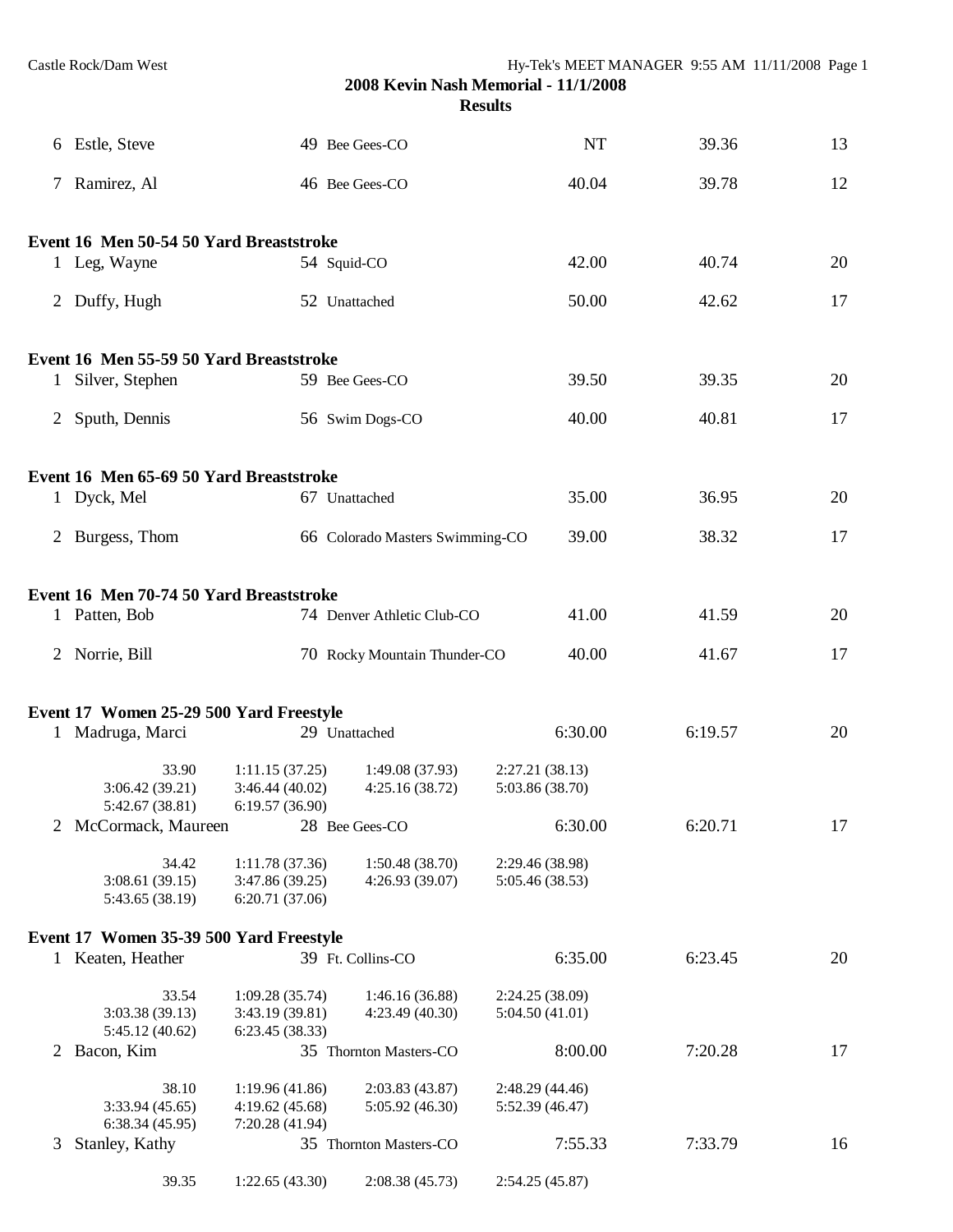|                                             |                                                     |                                   | <b>Results</b>                     |         |    |
|---------------------------------------------|-----------------------------------------------------|-----------------------------------|------------------------------------|---------|----|
| 3:40.68(46.43)<br>6:48.59(46.83)            | 4:27.65(46.97)<br>7:33.79 (45.20)                   | 5:14.44 (46.79)                   | 6:01.76 (47.32)                    |         |    |
| Event 17 Women 40-44 500 Yard Freestyle     |                                                     |                                   |                                    |         |    |
| 1 Thull, Amy                                |                                                     | 41 Unattached                     | 6:45.00                            | 6:07.87 | 20 |
| 34.31<br>3:02.55(37.17)<br>5:32.11 (37.24)  | 1:10.83(36.52)<br>3:40.04 (37.49)<br>6:07.87(35.76) | 1:48.19(37.36)<br>4:17.62(37.58)  | 2:25.38 (37.19)<br>4:54.87 (37.25) |         |    |
| Event 17 Women 45-49 500 Yard Freestyle     |                                                     |                                   |                                    |         |    |
| 1 Sortwell, Andrea                          |                                                     | 49 Bee Gees-CO                    | 8:53.15                            | 9:00.07 | 20 |
| 46.73<br>4:27.13(55.85)<br>8:07.41 (54.81)  | 1:40.49(53.76)<br>5:22.12 (54.99)<br>9:00.07(52.66) | 2:35.75(55.26)<br>6:17.12(55.00)  | 3:31.28 (55.53)<br>7:12.60(55.48)  |         |    |
| Event 18 Men 25-29 500 Yard Freestyle       |                                                     |                                   |                                    |         |    |
| 1 Ko, Scott                                 |                                                     | 25 Bee Gees-CO                    | 10:00.00                           | 7:05.89 | 20 |
| 32.26<br>3:19.67(43.72)<br>6:23.79(47.31)   | 1:09.72(37.46)<br>4:03.94 (44.27)<br>7:05.89(42.10) | 1:51.71(41.99)<br>4:50.58(46.64)  | 2:35.95(44.24)<br>5:36.48 (45.90)  |         |    |
| Event 18 Men 35-39 500 Yard Freestyle       |                                                     |                                   |                                    |         |    |
| 1 Alfaro, Mario                             |                                                     | 35 Unattached                     | 7:30.00                            | 7:07.70 | 20 |
| 35.97<br>3:23.70(43.04)<br>6:23.38(45.17)   | 1:15.69(39.72)<br>4:08.05(44.35)<br>7:07.70 (44.32) | 1:57.66(41.97)<br>4:53.47(45.42)  | 2:40.66(43.00)<br>5:38.21 (44.74)  |         |    |
| Event 18 Men 40-44 500 Yard Freestyle       |                                                     |                                   |                                    |         |    |
| Sarche, Jon<br>$\mathbf{1}$                 |                                                     | 40 Swim Dogs-CO                   | 7:00.00                            | 6:50.77 | 20 |
| 36.28<br>3:23.56 (42.93)<br>6:12.52 (40.91) | 1:16.52(40.24)<br>4:06.95 (43.39)<br>6:50.77(38.25) | 1:57.67(41.15)<br>4:48.75 (41.80) | 2:40.63 (42.96)<br>5:31.61 (42.86) |         |    |
| Event 18 Men 45-49 500 Yard Freestyle       |                                                     |                                   |                                    |         |    |
| 1 Magouirk, Jeff                            |                                                     | 47 Bee Gees-CO                    | 6:00.00                            | 6:02.81 | 20 |
| 32.86<br>2:58.24(36.15)<br>5:26.65 (37.03)  | 1:08.72(35.86)<br>3:35.03 (36.79)<br>6:02.81(36.16) | 1:45.36 (36.64)<br>4:12.03(37.00) | 2:22.09(36.73)<br>4:49.62 (37.59)  |         |    |
| Wipf, Mychal<br>2                           |                                                     | 45 Swim Dogs-CO                   | 7:00.00                            | 7:21.01 | 17 |
| 35.28<br>3:29.96 (46.22)<br>6:37.43(47.75)  | 1:15.14(39.86)<br>4:16.01(46.05)<br>7:21.01 (43.58) | 1:58.81(43.67)<br>5:02.40 (46.39) | 2:43.74 (44.93)<br>5:49.68 (47.28) |         |    |
| Event 19 Women 25-29 100 Yard IM            |                                                     |                                   |                                    |         |    |
| 1 Gibbons, Chelsea                          |                                                     | 25 Bee Gees-CO                    | 1:17.00                            | 1:13.37 | 20 |
| 35.33<br>Stutzkey, Crystal<br>2             | 1:13.37(38.04)                                      | 28 Thornton Masters-CO            | NT                                 | 1:14.28 | 17 |
| 35.05                                       | 1:14.28(39.23)                                      |                                   |                                    |         |    |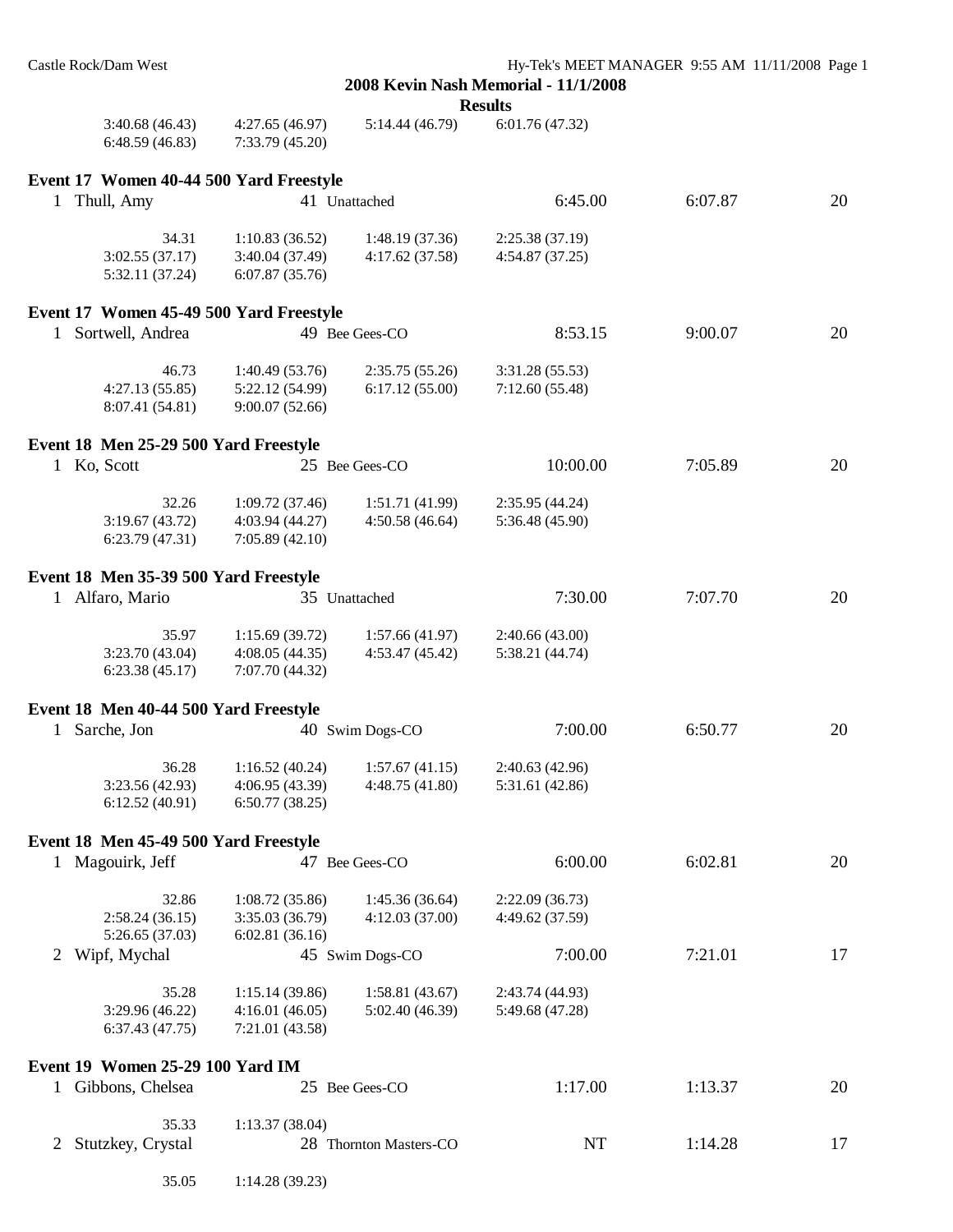|   | Castle Rock/Dam West                    |                 |                                                        | Hy-Tek's MEET MANAGER 9:55 AM 11/11/2008 Page 1 |         |    |
|---|-----------------------------------------|-----------------|--------------------------------------------------------|-------------------------------------------------|---------|----|
|   |                                         |                 | 2008 Kevin Nash Memorial - 11/1/2008<br><b>Results</b> |                                                 |         |    |
|   | 3 Christensen, Mindy                    |                 | 26 Unattached                                          | 1:25.00                                         | 1:19.98 | 16 |
|   | 37.81                                   | 1:19.98(42.17)  |                                                        |                                                 |         |    |
|   | 4 Wilson, Christa                       |                 | 26 Bee Gees-CO                                         | <b>NT</b>                                       | 1:21.06 | 15 |
|   | 38.75                                   | 1:21.06(42.31)  |                                                        |                                                 |         |    |
|   | <b>Event 19 Women 30-34 100 Yard IM</b> |                 |                                                        |                                                 |         |    |
|   | 1 Lee, Jodi                             |                 | 31 Thornton Masters-CO                                 | 1:05.00                                         | 1:09.02 | 20 |
|   | 31.73                                   | 1:09.02(37.29)  |                                                        |                                                 |         |    |
|   | 2 Hodges, Jenny                         |                 | 34 Prairie Masters Swim Team-SD                        | 1:36.00                                         | 1:39.87 | 17 |
|   | 48.34                                   | 1:39.87(51.53)  |                                                        |                                                 |         |    |
|   | 3 Weeldreyer, Paula                     |                 | 34 Prairie Masters Swim Team-SD                        | 1:40.00                                         | 1:40.58 | 16 |
|   | 48.98                                   | 1:40.58(51.60)  |                                                        |                                                 |         |    |
|   | Event 19 Women 35-39 100 Yard IM        |                 |                                                        |                                                 |         |    |
|   | 1 Early, Becky                          |                 | 35 Unattached                                          | 1:17.00                                         | 1:09.47 | 20 |
|   | 32.07                                   | 1:09.47(37.40)  |                                                        |                                                 |         |    |
| 2 | White, Leighann                         |                 | 39 Thornton Masters-CO                                 | 1:23.61                                         | 1:20.61 | 17 |
|   | 36.13                                   | 1:20.61(44.48)  |                                                        |                                                 |         |    |
| 3 | Broncucia, Stacy                        |                 | 39 Thornton Masters-CO                                 | 1:35.00                                         | 1:31.97 | 16 |
|   | 41.93                                   | 1:31.97(50.04)  |                                                        |                                                 |         |    |
|   | Event 19 Women 40-44 100 Yard IM        |                 |                                                        |                                                 |         |    |
|   | 1 Von der Lippe, Susan                  |                 | 43 Loveland Masters-CO                                 | 1:00.20                                         | 1:01.81 | 20 |
|   | 28.91                                   | 1:01.81 (32.90) |                                                        |                                                 |         |    |
|   | 2 Riner, Betsy                          |                 | 41 Inverness-CO                                        | 1:16.00                                         | 1:14.09 | 17 |
|   | 33.33                                   | 1:14.09(40.76)  |                                                        |                                                 |         |    |
|   | 3 Crino, Heide                          |                 | 42 Inverness-CO                                        | 1:18.34                                         | 1:19.06 | 16 |
|   | 35.36<br>4 Clapp, Christine             | 1:19.06(43.70)  | 42 Inverness-CO                                        | 1:46.00                                         | 1:43.24 | 15 |
|   |                                         |                 |                                                        |                                                 |         |    |
|   | 52.58                                   | 1:43.24(50.66)  |                                                        |                                                 |         |    |
|   | Event 19 Women 45-49 100 Yard IM        |                 |                                                        |                                                 |         |    |
|   | 1 Campbell, Ellen                       |                 | 45 Inverness-CO                                        | 1:18.00                                         | 1:12.36 | 20 |
|   | 33.65<br>2 Bates, Penny                 | 1:12.36(38.71)  | 47 Unattached                                          | 1:17.00                                         | 1:15.18 | 17 |
|   |                                         |                 |                                                        |                                                 |         |    |
|   | 36.17<br>3 Fletcher, Lynne              | 1:15.18(39.01)  | 48 Inverness-CO                                        | 1:27.00                                         | 1:25.28 | 16 |
|   |                                         |                 |                                                        |                                                 |         |    |
|   | 38.77<br>4 Johnston, Dana               | 1:25.28(46.51)  | 46 Swim Dogs-CO                                        | 1:27.80                                         | 1:25.65 | 15 |
|   |                                         |                 |                                                        |                                                 |         |    |
|   | 40.49                                   | 1:25.65(45.16)  |                                                        |                                                 |         |    |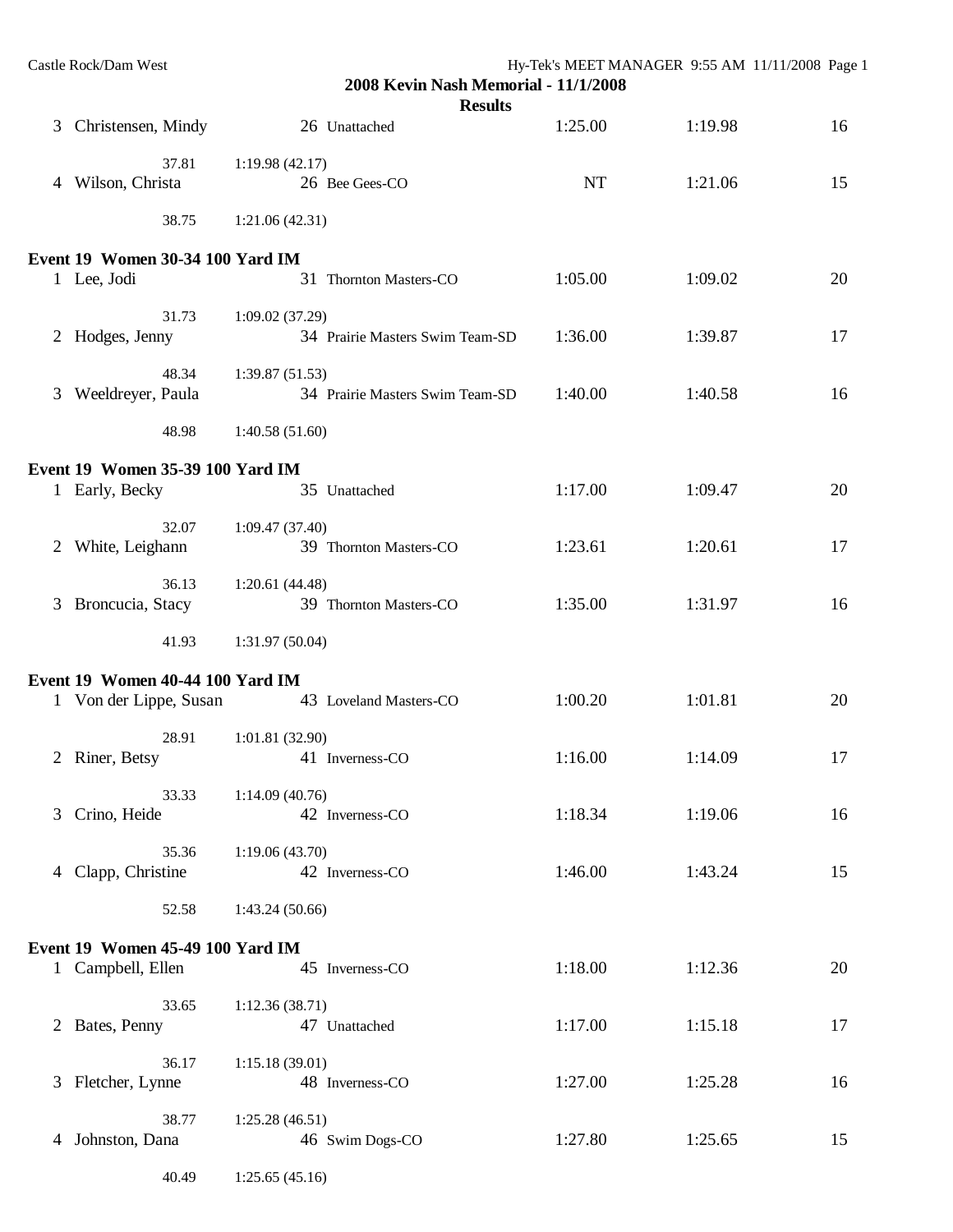|       | Castle Rock/Dam West                                         |                   | 2008 Kevin Nash Memorial - 11/1/2008<br><b>Results</b> | Hy-Tek's MEET MANAGER 9:55 AM 11/11/2008 Page 1 |         |    |
|-------|--------------------------------------------------------------|-------------------|--------------------------------------------------------|-------------------------------------------------|---------|----|
|       | 5 Nolte, Susan                                               |                   | 47 Inverness-CO                                        | 1:25.50                                         | 1:26.15 | 14 |
|       | 41.35                                                        | 1:26.15(44.80)    |                                                        |                                                 |         |    |
|       | (Event 19 Women 45-49 100 Yard IM)                           |                   |                                                        |                                                 |         |    |
|       | 6 Craft, Carol                                               |                   | 46 Thornton Masters-CO                                 | 1:34.00                                         | 1:36.16 | 13 |
|       | 46.97                                                        | 1:36.16(49.19)    |                                                        |                                                 |         |    |
| 7     | Hanson, Betty                                                |                   | 46 Prairie Masters Swim Team-SD                        | 1:43.00                                         | 1:42.13 | 12 |
|       | 49.58                                                        | 1:42.13(52.55)    |                                                        |                                                 |         |    |
| 8     | Jacobson, Carrie                                             |                   | 49 Prairie Masters Swim Team-SD                        | 2:00.00                                         | 1:49.11 | 11 |
|       | 50.53                                                        | 1:49.11(58.58)    |                                                        |                                                 |         |    |
|       | Event 19 Women 50-54 100 Yard IM                             |                   |                                                        |                                                 |         |    |
|       | 1 Rosener, Karen                                             |                   | 54 Ft. Collins-CO                                      | 1:17.50                                         | 1:18.85 | 20 |
|       | 37.27                                                        | 1:18.85(41.58)    |                                                        |                                                 |         |    |
|       | Event 19 Women 55-59 100 Yard IM                             |                   |                                                        |                                                 |         |    |
|       | 1 Roche, Carolyn                                             |                   | 57 Boulder Aquatic Masters-CO                          | 1:18.00                                         | 1:23.07 | 20 |
|       | 38.35                                                        | 1:23.07(44.72)    |                                                        |                                                 |         |    |
|       | Event 19 Women 60-64 100 Yard IM                             |                   |                                                        |                                                 |         |    |
|       | 1 Hashimoto, Christine                                       |                   | 61 Inverness-CO                                        | 1:35.00                                         | 1:37.26 | 20 |
|       | 45.44                                                        | 1:37.26(51.82)    |                                                        |                                                 |         |    |
|       | Event 19 Women 65-69 100 Yard IM                             |                   |                                                        |                                                 |         |    |
|       | 1 Dyck, Grace                                                |                   | 67 Unattached                                          | 1:50.00                                         | 1:45.35 | 20 |
|       | 52.95                                                        | 1:45.35(52.40)    |                                                        |                                                 |         |    |
|       |                                                              |                   |                                                        |                                                 |         |    |
|       | <b>Event 19 Women 75-79 100 Yard IM</b><br>1 Hertzberg, Ruth |                   | 76 Bee Gees-CO                                         | 1:20.00                                         | 3:05.51 | 20 |
|       |                                                              |                   |                                                        |                                                 |         |    |
|       | 1:27.50                                                      | 3:05.51 (1:38.01) |                                                        |                                                 |         |    |
|       | Event 20 Men 18-24 100 Yard IM                               |                   |                                                        |                                                 |         |    |
|       | 1 Gimlin, Matt                                               |                   | 23 Bee Gees-CO                                         | 1:10.00                                         | 1:02.73 | 20 |
|       | 29.29                                                        | 1:02.73(33.44)    |                                                        |                                                 |         |    |
| 2     | Goodman, Nate                                                |                   | 23 Jeffco Aquatic Masters-CO                           | 1:15.00                                         | 1:10.16 | 17 |
|       | 33.50                                                        | 1:10.16(36.66)    |                                                        |                                                 |         |    |
|       | Event 20 Men 25-29 100 Yard IM                               |                   |                                                        |                                                 |         |    |
|       | 1 Carpenter, Dustin                                          |                   | 26 Squid-CO                                            | 1:25.00                                         | 1:06.39 | 20 |
|       | 29.85                                                        | 1:06.39(36.54)    |                                                        |                                                 |         |    |
|       | 2 Cooper, Carter                                             |                   | 25 Bee Gees-CO                                         | 1:25.00                                         | 1:06.86 | 17 |
|       | 31.18                                                        | 1:06.86(35.68)    |                                                        |                                                 |         |    |
| $---$ | Juliano, Kevin                                               |                   | 28 Thornton Masters-CO                                 | 1:12.00                                         | DQ      |    |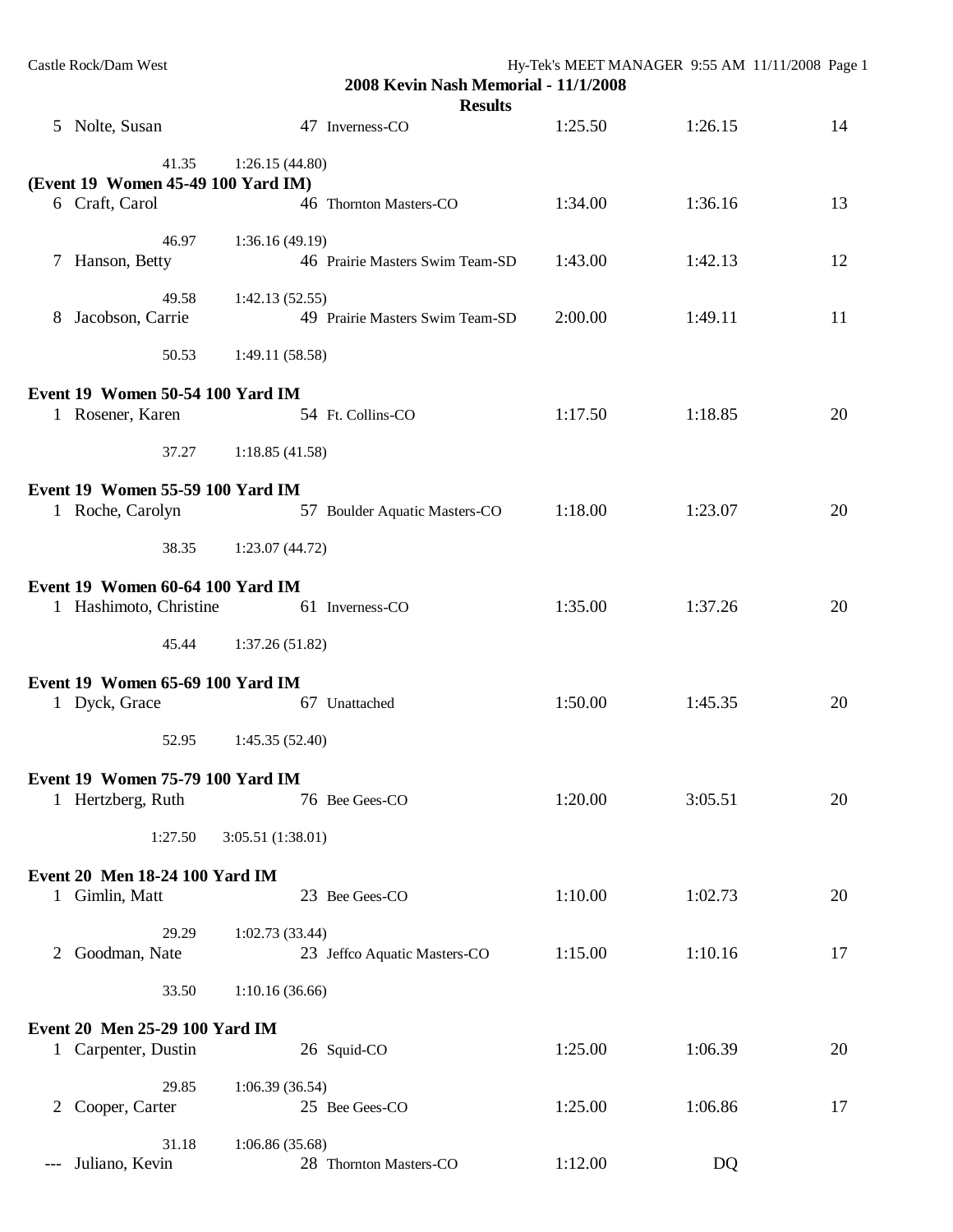|   | Castle Rock/Dam West<br>31.49                      | 2008 Kevin Nash Memorial - 11/1/2008<br><b>Results</b><br>DQ (36.91) | Hy-Tek's MEET MANAGER 9:55 AM 11/11/2008 Page 1 |         |    |
|---|----------------------------------------------------|----------------------------------------------------------------------|-------------------------------------------------|---------|----|
|   |                                                    |                                                                      |                                                 |         |    |
|   | Event 20 Men 30-34 100 Yard IM<br>1 Buckley, Ethan | 33 Bee Gees-CO                                                       | 1:02.76                                         | 59.54   | 20 |
|   | 27.70                                              | 59.54 (31.84)                                                        |                                                 |         |    |
|   | Event 20 Men 35-39 100 Yard IM                     |                                                                      |                                                 |         |    |
|   | 1 Edwards, Daniel                                  | 35 Colorado Masters Swimming-CO                                      | 1:03.00                                         | 1:03.49 | 20 |
| 2 | 29.08<br>Cruz, Eduardo                             | 1:03.49(34.41)<br>39 Unattached                                      | 1:19.66                                         | 1:10.49 | 17 |
|   | 32.79<br>3 Pryor, Keith                            | 1:10.49(37.70)<br>38 Squid-CO                                        | 1:15.00                                         | 1:15.87 | 16 |
|   | 35.00<br>4 Hayden, John                            | 1:15.87(40.87)<br>36 Squid-CO                                        | 1:45.00                                         | 1:22.55 | 15 |
|   | 40.78                                              | 1:22.55(41.77)                                                       |                                                 |         |    |
|   | Event 20 Men 40-44 100 Yard IM<br>1 Andrews, Mike  | 41 Team Vortex-CO                                                    | 1:05.00                                         | 1:05.62 | 20 |
|   | 31.81<br>2 Perry, Sam                              | 1:05.62(33.81)<br>41 Swim Dogs-CO                                    | 1:08.69                                         | 1:06.66 | 17 |
| 3 | 29.98<br>Shannon, Brian                            | 1:06.66(36.68)<br>41 Thornton Masters-CO                             | 1:20.00                                         | 1:09.03 | 16 |
|   | 33.64<br>4 Biggers, Wes                            | 1:09.03(35.39)<br>41 Swim Dogs-CO                                    | 1:38.69                                         | 1:42.22 | 15 |

**Event 20 Men 45-49 100 Yard IM** 1 Cox, Randy 46 Rally Sport-CO 1:03.00 1:00.96 20 28.96 1:00.96 (32.00)

51.03 1:42.22 (51.19)

|       | 28.96<br>2 DeLavasseur, Andrew | 1:00.96(32.00)<br>45 Squid-CO                   | 1:07.32 | 1:05.59 | 17 |
|-------|--------------------------------|-------------------------------------------------|---------|---------|----|
|       | 29.30<br>3 Murphy, Jim         | 1:05.59(36.29)<br>47<br>Green Mountain Dawgs-CO | 1:15.00 | 1:15.38 | 16 |
| 4     | 34.03<br>Estle, Steve          | 1:15.38(41.35)<br>49 Bee Gees-CO                | 1:30.00 | 1:20.19 | 15 |
| 5.    | 39.35<br>Vetter, Tom           | 1:20.19(40.84)<br>47<br>Aurora Master Gators-CO | 1:40.00 | 1:25.19 | 14 |
| 6     | 39.84<br>Kelly, John           | 1:25.19(45.35)<br>47 Bee Gees-CO                | 1:27.00 | 1:25.75 | 13 |
| $---$ | 37.45<br>O'Keeffe, John        | 1:25.75(48.30)<br>47<br>Bee Gees-CO             | 1:20.00 | DQ      |    |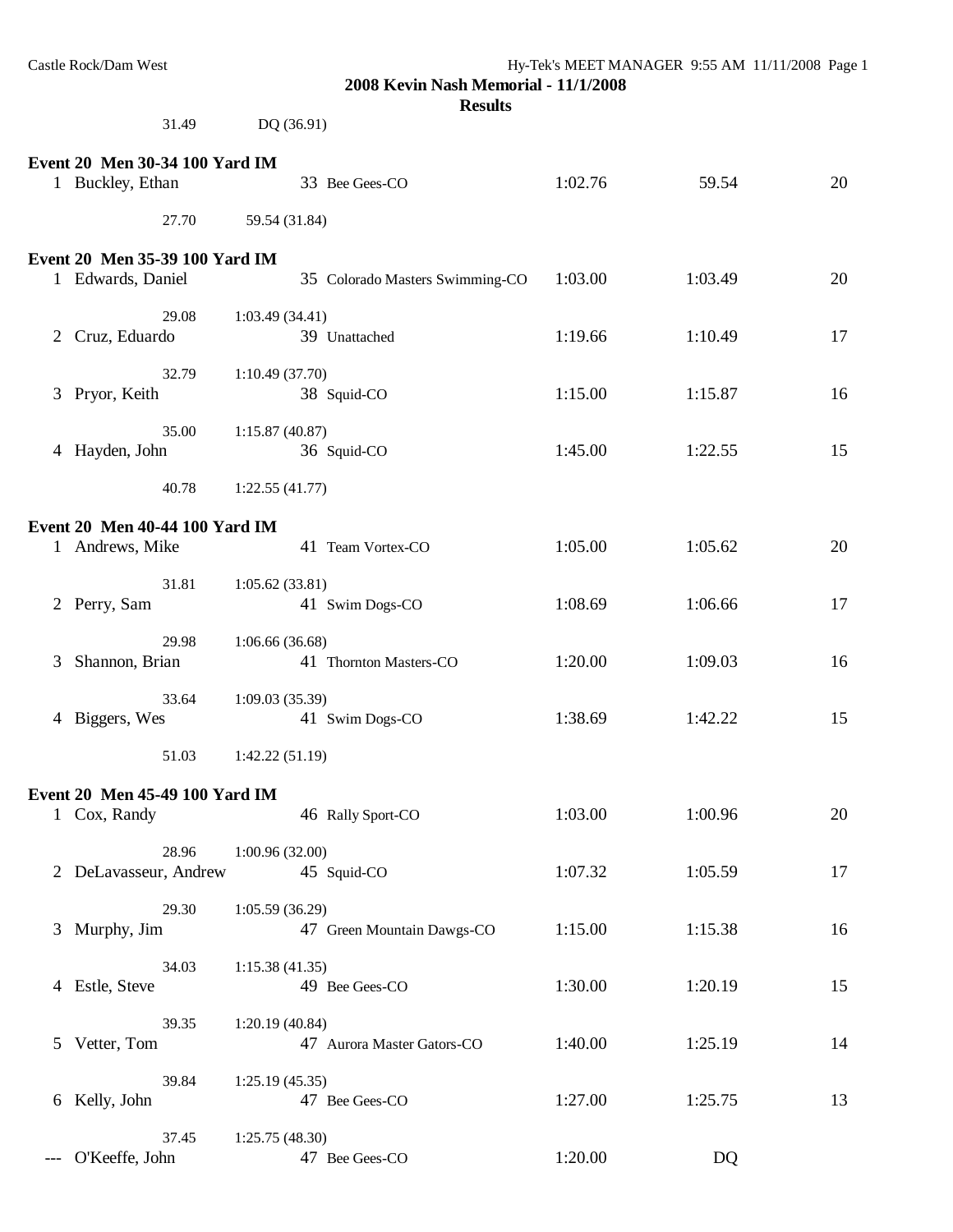|       | Event 20 Men 50-54 100 Yard IM          |                                 |         |         |    |
|-------|-----------------------------------------|---------------------------------|---------|---------|----|
|       | 1 Hess, Richard                         | 53 Bee Gees-CO                  | 1:04.00 | 1:01.66 | 20 |
|       | 28.94                                   | 1:01.66(32.72)                  |         |         |    |
|       | 2 Nolte, Chris                          | 51 Inverness-CO                 | 1:07.50 | 1:05.90 | 17 |
|       | 30.24                                   | 1:05.90(35.66)                  |         |         |    |
|       | 3 Haugh, Stephen                        | 51 Unattached                   | 1:30.00 | 1:17.55 | 16 |
|       | 36.59                                   | 1:17.55(40.96)                  |         |         |    |
|       | Event 20 Men 55-59 100 Yard IM          |                                 |         |         |    |
|       | 1 Silver, Stephen                       | 59 Bee Gees-CO                  | 1:20.00 | 1:17.37 | 20 |
|       | 35.18                                   | 1:17.37(42.19)                  |         |         |    |
|       | 2 McElhinney, Tom                       | 55 Bee Gees-CO                  | 1:20.00 | 1:19.23 | 17 |
|       | 37.96                                   | 1:19.23(41.27)                  |         |         |    |
|       | Event 20 Men 60-64 100 Yard IM          |                                 |         |         |    |
|       | 1 Townsend, Cecil                       | 61 Pueblo Masters-CE            | 1:15.19 | 1:15.92 | 20 |
|       | 35.18                                   | 1:15.92(40.74)                  |         |         |    |
|       | Event 20 Men 65-69 100 Yard IM          |                                 |         |         |    |
|       | 1 Dyck, Mel                             | 67 Unattached                   | 1:25.00 | 1:21.87 | 20 |
|       | 40.14                                   | 1:21.87(41.73)                  |         |         |    |
|       | 2 Burgess, Thom                         | 66 Colorado Masters Swimming-CO | 1:30.00 | 1:28.48 | 17 |
|       | 44.75                                   | 1:28.48(43.73)                  |         |         |    |
|       | Event 23 Women 35-39 50 Yard Backstroke |                                 |         |         |    |
|       | 1 Hart, Sheri                           | 37 DU Hilltoppers Masters-CO    | 28.50   | 27.82   | 20 |
|       | 2 Early, Becky                          | 35 Unattached                   | 35.00   | 32.17   | 17 |
| 3     | Jorgensen, Mindy                        | 35 Prairie Masters Swim Team-SD | 1:01.00 | 57.02   | 16 |
|       | 57.02                                   | 57.02()                         |         |         |    |
| $---$ | Marrs, Amy                              | 37 Swim Dogs-CO                 | 51.25   | DQ      |    |
|       | 51.70                                   | DQ()                            |         |         |    |
|       | Event 23 Women 40-44 50 Yard Backstroke |                                 |         |         |    |
|       | 1 Riner, Betsy                          | 41 Inverness-CO                 | 37.50   | 35.47   | 20 |
| 2     | Crino, Heide                            | 42 Inverness-CO                 | 36.40   | 35.97   | 17 |
|       | Event 23 Women 45-49 50 Yard Backstroke |                                 |         |         |    |
|       | 1 Miller, Shelley                       | 46 Thornton Masters-CO          | 39.25   | 40.33   | 20 |
|       | 2 Fletcher, Lynne                       | 48 Inverness-CO                 | 41.00   | 40.99   | 17 |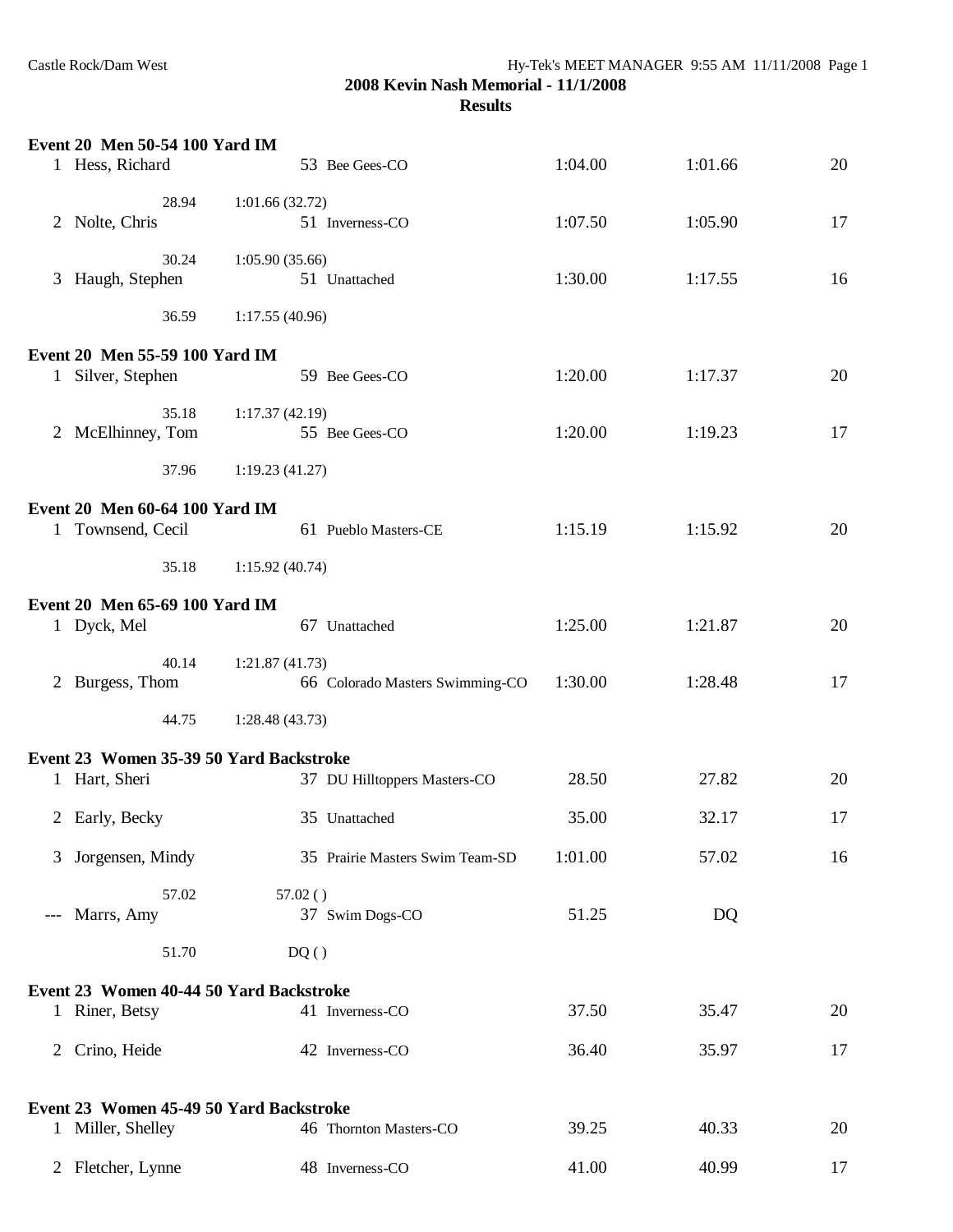|                | Event 23 Women 65-69 50 Yard Backstroke |                            |       |       |        |
|----------------|-----------------------------------------|----------------------------|-------|-------|--------|
|                | 1 Dyck, Grace                           | 67 Unattached              | 53.00 | 50.50 | 20     |
|                | 51.16<br>1:10.56(19.40)                 | 50.50()                    |       |       |        |
|                | Event 24 Men 25-29 50 Yard Backstroke   |                            |       |       |        |
|                | 1 Ko, Scott                             | 25 Bee Gees-CO             | 29.00 | 28.10 | 20     |
| $\overline{2}$ | Juliano, Kevin                          | 28 Thornton Masters-CO     | 31.00 | 33.86 | 17     |
|                | Event 24 Men 35-39 50 Yard Backstroke   |                            |       |       |        |
|                | 1 Cruz, Eduardo                         | 39 Unattached              | 41.50 | 36.80 | 20     |
|                | Event 24 Men 40-44 50 Yard Backstroke   |                            |       |       |        |
|                | 1 Stewart, Karl                         | 42 Bee Gees-CO             | 26.81 | 27.76 | 20     |
|                | 2 Perry, Sam                            | 41 Swim Dogs-CO            | 31.89 | 31.59 | 17     |
|                | Event 24 Men 45-49 50 Yard Backstroke   |                            |       |       |        |
|                | 1 Cox, Randy                            | 46 Rally Sport-CO          | 31.00 | 28.99 | 20     |
| 2              | DeLavasseur, Andrew                     | 45 Squid-CO                | 31.06 | 31.78 | 17     |
| 3              | Roush, Stephen                          | 46 Unattached              | 34.00 | 33.13 | 16     |
|                | 4 Humphrey, Steve                       | 49 Bee Gees-CO             | 33.00 | 33.48 | 15     |
| 5              | Murphy, Jim                             | 47 Green Mountain Dawgs-CO | 35.00 | 34.52 | 14     |
| 6              | Magouirk, Jeff                          | 47 Bee Gees-CO             | 38.00 | 36.83 | 13     |
|                | 7 Estle, Steve                          | 49 Bee Gees-CO             | 37.00 | 37.41 | 12     |
|                | 8 Kelly, John                           | 47 Bee Gees-CO             | 38.00 | 39.65 | 11     |
|                | 9 Vetter, Tom                           | 47 Aurora Master Gators-CO | 43.00 | 39.98 | 9      |
|                | 10 Ramirez, Al                          | 46 Bee Gees-CO             | 38.04 | 41.48 | $\tau$ |
|                | Event 24 Men 50-54 50 Yard Backstroke   |                            |       |       |        |
|                | 1 Leg, Wayne                            | 54 Squid-CO                | 40.00 | 38.32 | 20     |
|                | 2 Duffy, Hugh                           | 52 Unattached              | 50.00 | 43.77 | 17     |
|                | Event 24 Men 55-59 50 Yard Backstroke   |                            |       |       |        |
|                | 1 Silver, Stephen                       | 59 Bee Gees-CO             | 36.30 | 37.25 | 20     |

# **Event 24 Men 65-69 50 Yard Backstroke**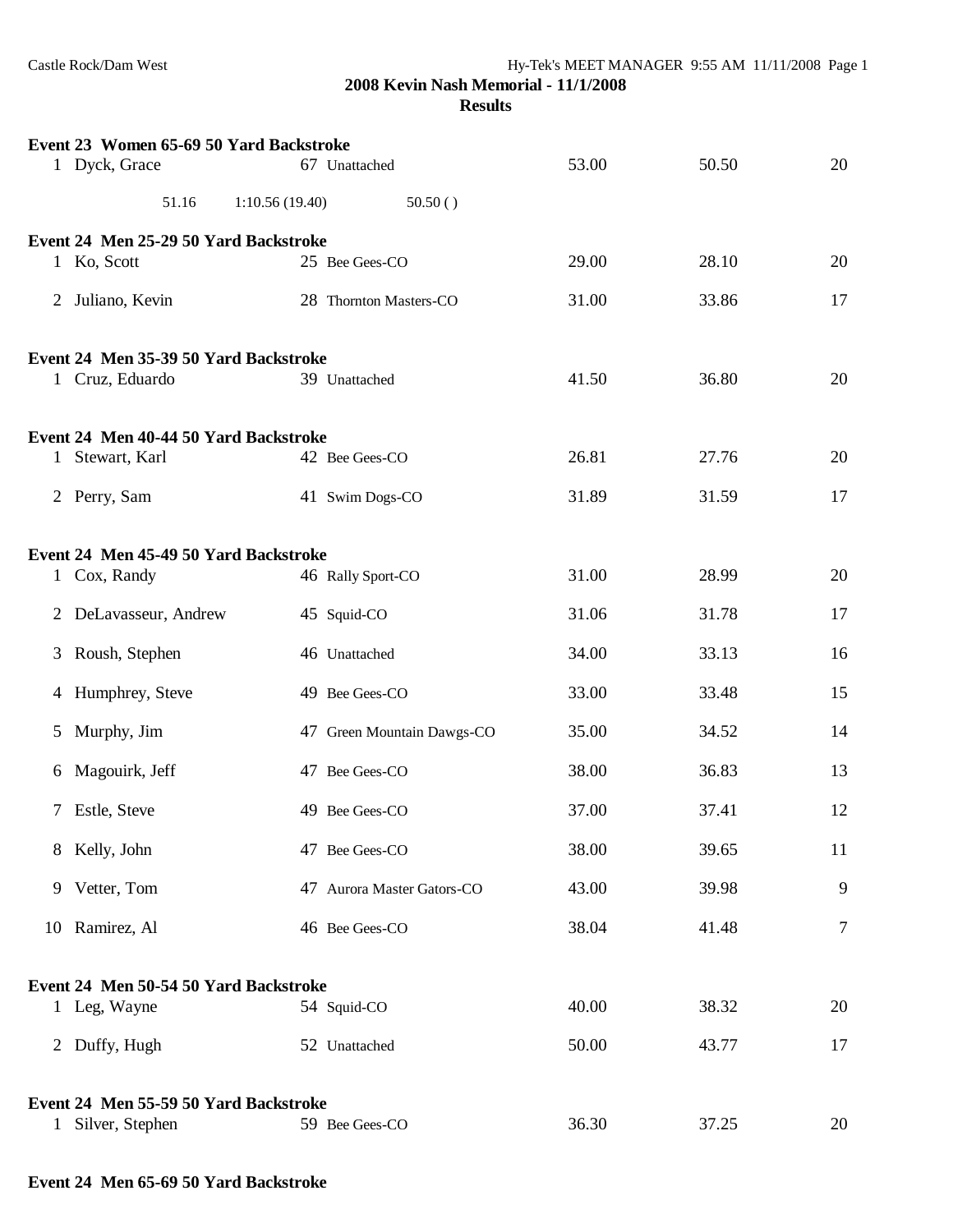| Castle Rock/Dam West                       | 2008 Kevin Nash Memorial - 11/1/2008<br><b>Results</b> |         | Hy-Tek's MEET MANAGER 9:55 AM 11/11/2008 Page 1 |    |
|--------------------------------------------|--------------------------------------------------------|---------|-------------------------------------------------|----|
| 1 Dyck, Mel                                | 67 Unattached                                          | 55.00   | 48.31                                           | 20 |
| Event 25 Women 25-29 100 Yard Breaststroke |                                                        |         |                                                 |    |
| 1 Gibbons, Chelsea                         | 25 Bee Gees-CO                                         | 1:17.00 | 1:18.59                                         | 20 |
| 36.75<br>2 Kodeski, Kristen                | 1:18.59(41.84)<br>29 Inverness-CO                      | 1:35.00 | 1:28.79                                         | 17 |
| 42.87                                      | 1:28.79(45.92)                                         |         |                                                 |    |
| Event 25 Women 30-34 100 Yard Breaststroke |                                                        |         |                                                 |    |
| 1 Weeldreyer, Paula                        | 34 Prairie Masters Swim Team-SD                        | 1:50.00 | 1:45.76                                         | 20 |
| 52.16                                      | 1:45.76(53.60)                                         |         |                                                 |    |
| Event 25 Women 35-39 100 Yard Breaststroke |                                                        |         |                                                 |    |
| 1 Bacon, Kim                               | 35 Thornton Masters-CO                                 | 1:55.00 | 1:33.14                                         | 20 |
| 43.73                                      | 1:33.14(49.41)                                         |         |                                                 |    |
| Event 25 Women 40-44 100 Yard Breaststroke |                                                        |         |                                                 |    |
| Sauls, Catherine<br>1                      | 44 Thornton Masters-CO                                 | 1:30.00 | 1:29.26                                         | 20 |
| 42.18                                      | 1:29.26(47.08)                                         |         |                                                 |    |
| Clapp, Christine<br>$2^{\circ}$            | 42 Inverness-CO                                        | 1:49.00 | 1:48.91                                         | 17 |
| 52.54                                      | 1:48.91 (56.37)                                        |         |                                                 |    |
| Event 25 Women 45-49 100 Yard Breaststroke |                                                        |         |                                                 |    |
| Campbell, Ellen<br>$\mathbf{1}$            | 45 Inverness-CO                                        | 1:25.50 | 1:19.57                                         | 20 |
| 38.00<br>2 Nolte, Susan                    | 1:19.57(41.57)<br>47 Inverness-CO                      | 1:32.00 | 1:32.92                                         | 17 |
|                                            |                                                        |         |                                                 |    |
| 44.31<br>Jacobson, Carrie<br>3             | 1:32.92(48.61)<br>49 Prairie Masters Swim Team-SD      | 2:00.00 | 1:54.36                                         | 16 |
| 54.52                                      | 1:54.36 (59.84)                                        |         |                                                 |    |
| Schirmer, Ruth<br>4                        | 49 Thornton Masters-CO                                 | 2:00.00 | 2:02.00                                         | 15 |
| 57.33                                      | 2:02.00(1:04.67)                                       |         |                                                 |    |
| Event 25 Women 65-69 100 Yard Breaststroke |                                                        |         |                                                 |    |
| 1 Dyck, Grace                              | 67 Unattached                                          | 1:17.00 | 1:52.88                                         | 20 |
| 54.03                                      | 1:52.88(58.85)                                         |         |                                                 |    |
| Event 26 Men 18-24 100 Yard Breaststroke   |                                                        |         |                                                 |    |
| 1 Ganiyev, Doston                          | 21 Squid-CO                                            | 1:13.00 | 1:13.99                                         | 20 |
| 33.90                                      | 1:13.99(40.09)                                         |         |                                                 |    |
| Goodman, Nate<br>2                         | 23 Jeffco Aquatic Masters-CO                           | 1:15.00 | 1:14.27                                         | 17 |
| 35.29                                      | 1:14.27 (38.98)                                        |         |                                                 |    |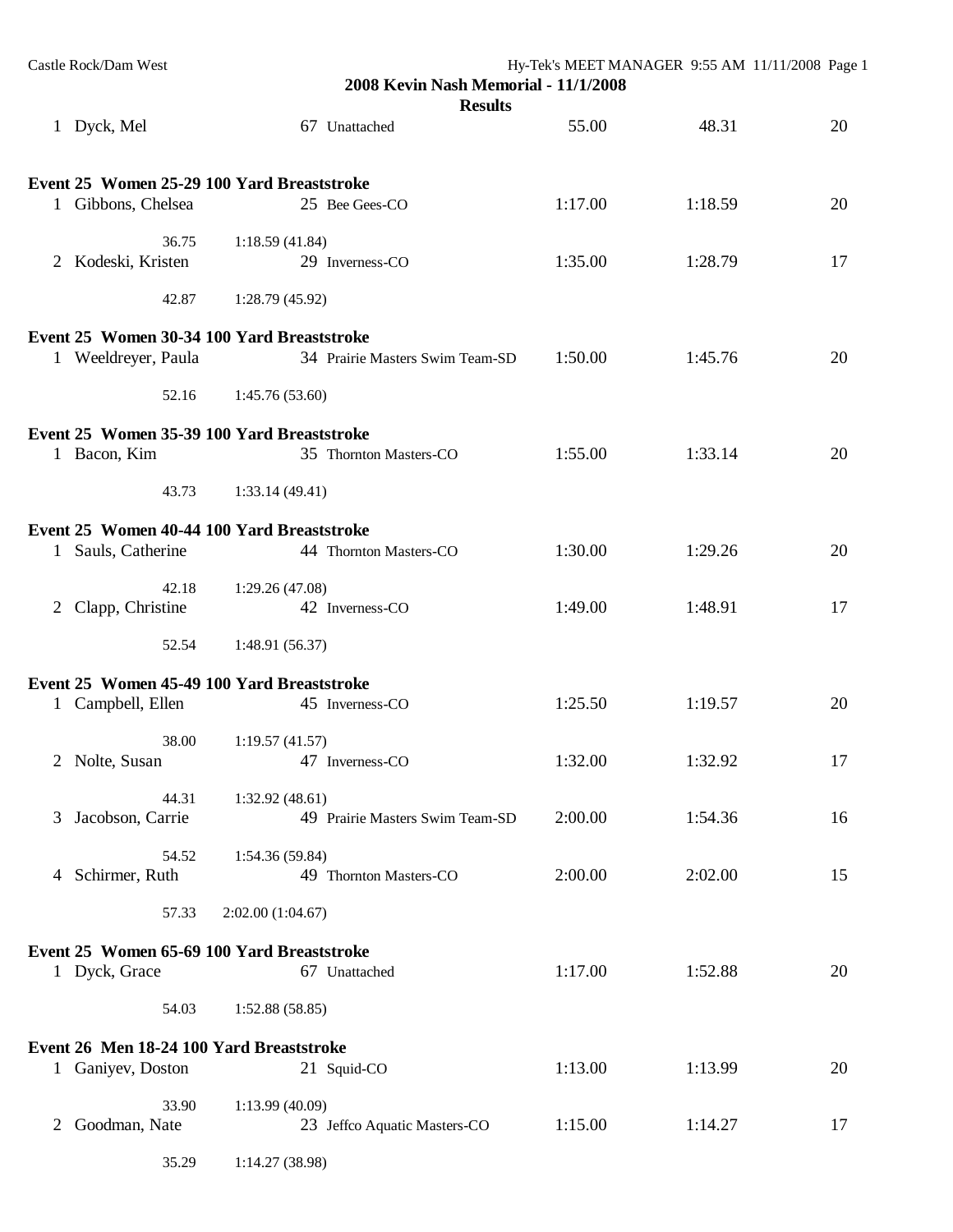| Castle Rock/Dam West                                     |                    |                | 2008 Kevin Nash Memorial - 11/1/2008<br><b>Results</b> | Hy-Tek's MEET MANAGER 9:55 AM 11/11/2008 Page 1 |         |    |
|----------------------------------------------------------|--------------------|----------------|--------------------------------------------------------|-------------------------------------------------|---------|----|
| Event 26 Men 40-44 100 Yard Breaststroke                 |                    |                |                                                        |                                                 |         |    |
| 1 Rudd, JV                                               |                    |                | 43 Bee Gees-CO                                         | 1:25.00                                         | 1:22.34 | 20 |
|                                                          | 39.17              | 1:22.34(43.17) |                                                        |                                                 |         |    |
| 2 Biggers, Wes                                           |                    |                | 41 Swim Dogs-CO                                        | 1:35.00                                         | 1:36.04 | 17 |
|                                                          | 46.02              | 1:36.04(50.02) |                                                        |                                                 |         |    |
| Event 26 Men 55-59 100 Yard Breaststroke                 |                    |                |                                                        |                                                 |         |    |
| 1 McElhinney, Tom                                        |                    |                | 55 Bee Gees-CO                                         | 1:20.00                                         | 1:26.34 | 20 |
|                                                          | 40.66              | 1:26.34(45.68) |                                                        |                                                 |         |    |
| Event 26 Men 65-69 100 Yard Breaststroke                 |                    |                |                                                        |                                                 |         |    |
| 1 Dyck, Mel                                              |                    |                | 67 Unattached                                          | 1:25.00                                         | 1:19.17 | 20 |
|                                                          | 37.57              | 1:19.17(41.60) |                                                        |                                                 |         |    |
| Event 26 Men 70-74 100 Yard Breaststroke                 |                    |                |                                                        |                                                 |         |    |
| 1 Patten, Bob                                            |                    |                | 74 Denver Athletic Club-CO                             | 1:30.00                                         | 1:30.15 | 20 |
|                                                          | 43.43              | 1:30.15(46.72) |                                                        |                                                 |         |    |
| Event 27 Women 25-29 50 Yard Freestyle                   |                    |                |                                                        |                                                 |         |    |
| 1 Jacobson, Felissa                                      |                    |                | 25 Bee Gees-CO                                         | 29.50                                           | 28.09   | 20 |
| 2 Stutzkey, Crystal                                      |                    |                | 28 Thornton Masters-CO                                 | <b>NT</b>                                       | 29.09   | 17 |
| 3                                                        | Christensen, Mindy |                | 26 Unattached                                          | 32.00                                           | 32.02   | 16 |
| 4 Kodeski, Kristen                                       |                    |                | 29 Inverness-CO                                        | 34.00                                           | 32.31   | 15 |
| Event 27 Women 30-34 50 Yard Freestyle                   |                    |                |                                                        |                                                 |         |    |
| 1 Roman, Kathleen                                        |                    |                | 33 Bee Gees-CO                                         | 32.00                                           | 32.46   | 20 |
| Event 27 Women 35-39 50 Yard Freestyle                   |                    |                |                                                        |                                                 |         |    |
| 1 Hart, Sheri                                            |                    |                | 37 DU Hilltoppers Masters-CO                           | 26.50                                           | 25.08   | 20 |
| 2 Keaten, Heather                                        |                    |                | 39 Ft. Collins-CO                                      | 31.00                                           | 30.38   | 17 |
| White, Leighann<br>3                                     |                    |                | 39 Thornton Masters-CO                                 | 32.09                                           | 31.77   | 16 |
| Broncucia, Stacy<br>4                                    |                    |                | 39 Thornton Masters-CO                                 | 34.15                                           | 33.58   | 15 |
| (Event 27 Women 35-39 50 Yard Freestyle)                 |                    |                |                                                        |                                                 |         |    |
| 5 Jorgensen, Mindy                                       |                    |                | 35 Prairie Masters Swim Team-SD                        | 46.00                                           | 40.71   | 14 |
| Marrs, Amy<br>6                                          |                    |                | 37 Swim Dogs-CO                                        | 45.36                                           | 44.83   | 13 |
|                                                          |                    |                |                                                        |                                                 |         |    |
| Event 27 Women 40-44 50 Yard Freestyle<br>1 Riner, Betsy |                    |                | 41 Inverness-CO                                        | 28.60                                           | 29.16   | 20 |
|                                                          |                    |                |                                                        |                                                 |         |    |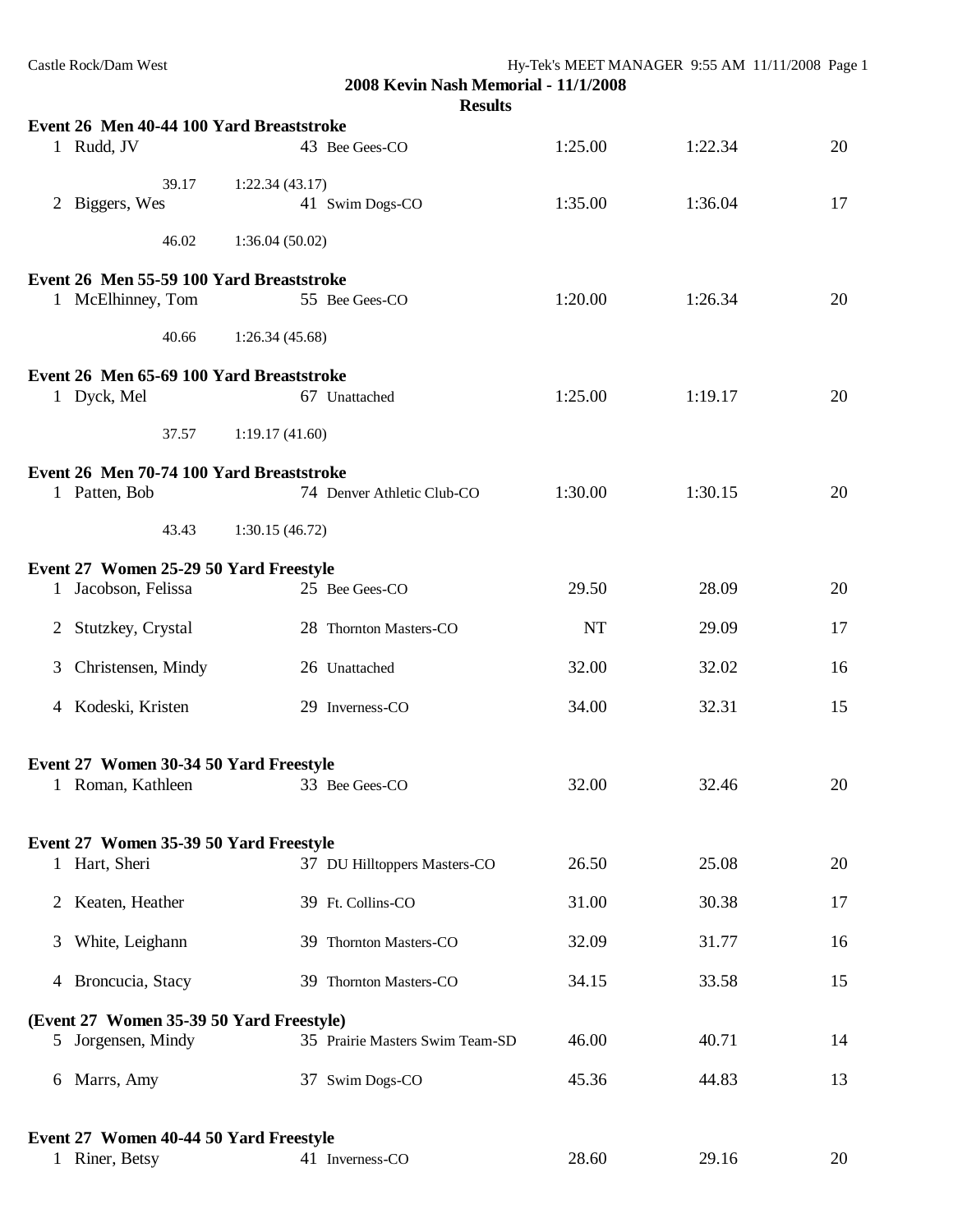|   | Castle Rock/Dam West                                       | 2008 Kevin Nash Memorial - 11/1/2008 | Hy-Tek's MEET MANAGER 9:55 AM 11/11/2008 Page 1 |       |    |
|---|------------------------------------------------------------|--------------------------------------|-------------------------------------------------|-------|----|
| 2 | Crino, Heide                                               | <b>Results</b><br>42 Inverness-CO    | 30.00                                           | 30.21 | 17 |
| 3 | Clapp, Christine                                           | 42 Inverness-CO                      | 38.20                                           | 40.66 | 16 |
|   | Event 27 Women 45-49 50 Yard Freestyle                     |                                      |                                                 |       |    |
|   | 1 Garnier, Kathy                                           | 48 Inverness-CO                      | 26.50                                           | 26.91 | 20 |
| 2 | Johnston, Dana                                             | 46 Swim Dogs-CO                      | 32.00                                           | 31.90 | 17 |
|   | 3 Fletcher, Lynne                                          | 48 Inverness-CO                      | 35.00                                           | 32.85 | 16 |
|   | 4 Craft, Carol                                             | 46 Thornton Masters-CO               | 36.00                                           | 35.99 | 15 |
| 5 | Hanson, Betty                                              | 46 Prairie Masters Swim Team-SD      | 37.00                                           | 37.70 | 14 |
| 6 | Jacobson, Carrie                                           | 49 Prairie Masters Swim Team-SD      | 44.00                                           | 42.62 | 13 |
|   | 7 Schirmer, Ruth                                           | 49 Thornton Masters-CO               | 50.00                                           | 43.20 | 12 |
|   | Event 27 Women 50-54 50 Yard Freestyle<br>1 Rosener, Karen | 54 Ft. Collins-CO                    | 28.90                                           | 29.62 | 20 |
|   | Event 27 Women 55-59 50 Yard Freestyle<br>1 Roche, Carolyn | 57 Boulder Aquatic Masters-CO        | 30.00                                           | 32.12 | 20 |
|   | Event 27 Women 60-64 50 Yard Freestyle<br>1 Young, Lydia   | 60 Green Mountain Dawgs-CO           | 34.20                                           | 34.00 | 20 |
|   | Event 28 Men 18-24 50 Yard Freestyle                       |                                      |                                                 |       |    |
|   | 1 Becker, Joe                                              | 21 Unattached                        | NT                                              | 23.36 | 20 |
| 2 | Gimlin, Matt                                               | 23 Bee Gees-CO                       | 26.00                                           | 25.55 | 17 |
| 3 | Ganiyev, Doston                                            | 21 Squid-CO                          | 27.00                                           | 28.54 | 16 |
|   | Event 28 Men 25-29 50 Yard Freestyle                       |                                      |                                                 |       |    |
|   | 1 Ko, Scott                                                | 25 Bee Gees-CO                       | 24.00                                           | 24.77 | 20 |
| 2 | Ida, Kevin                                                 | 26 Thornton Masters-CO               | 35.00                                           | 25.05 | 17 |
| 3 | Cooper, Carter                                             | 25 Bee Gees-CO                       | 28.00                                           | 25.64 | 16 |
| 4 | Carpenter, Dustin                                          | 26 Squid-CO                          | 28.00                                           | 25.71 | 15 |
|   | Event 28 Men 30-34 50 Yard Freestyle                       |                                      |                                                 |       |    |
|   | 1 Buckley, Ethan                                           | 33 Bee Gees-CO                       | 23.24                                           | 22.79 | 20 |
| 2 | Gilliam, Kyle                                              | 33 Colorado Masters Swimming-CO      | 24.50                                           | 24.79 | 17 |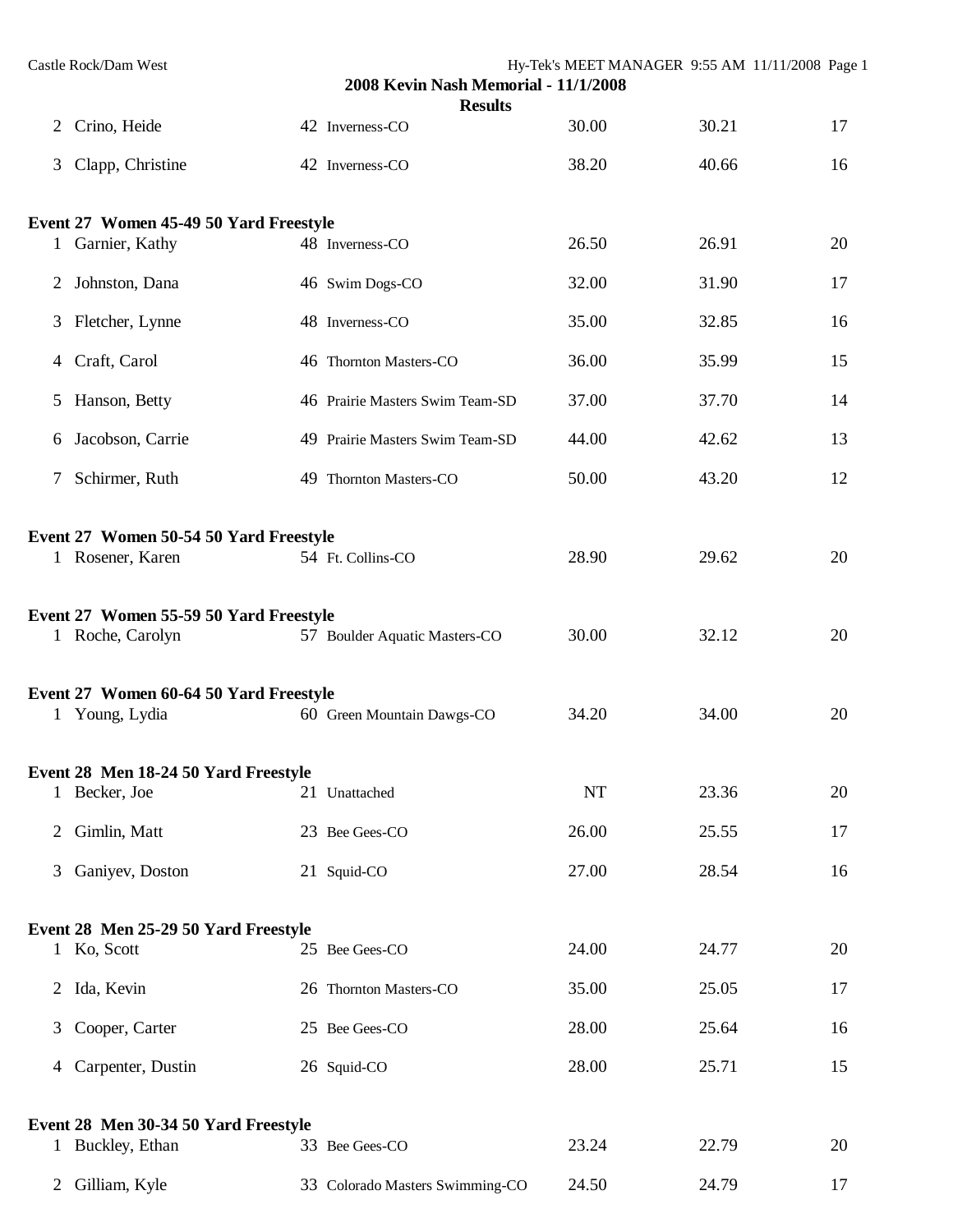| 3 | Foster, Jared                                                   | 32 Thornton Masters-CO     | 23.80     | 25.41   | 16 |
|---|-----------------------------------------------------------------|----------------------------|-----------|---------|----|
|   | Event 28 Men 35-39 50 Yard Freestyle                            |                            |           |         |    |
|   | 1 McLaughlin, Patrick                                           | 39 Bee Gees-CO             | 25.25     | 24.49   | 20 |
| 2 | Cruz, Eduardo                                                   | 39 Unattached              | 31.58     | 28.28   | 17 |
| 3 | Alfaro, Mario                                                   | 35 Unattached              | 35.00     | 30.77   | 16 |
|   | Event 28 Men 40-44 50 Yard Freestyle                            |                            |           |         |    |
|   | Andrews, Mike                                                   | 41 Team Vortex-CO          | 24.10     | 24.50   | 20 |
| 2 | Shannon, Brian                                                  | 41 Thornton Masters-CO     | 29.00     | 26.14   | 17 |
| 3 | Sarche, Jon                                                     | 40 Swim Dogs-CO            | 27.50     | 27.62   | 16 |
|   | 4 Lundahl, Jim                                                  | 43 Bee Gees-CO             | 27.00     | 28.32   | 15 |
|   | 5 Montano, Mike                                                 | 43 Unattached              | NT        | 33.57   | 14 |
|   | Event 28 Men 45-49 50 Yard Freestyle                            |                            |           |         |    |
|   | 1 Cox, Randy                                                    | 46 Rally Sport-CO          | 24.50     | 24.26   | 20 |
|   | (Event 28 Men 45-49 50 Yard Freestyle)<br>2 DeLavasseur, Andrew | 45 Squid-CO                | 25.51     | 24.75   | 17 |
|   |                                                                 |                            |           |         |    |
|   | 3 Humphrey, Steve                                               | 49 Bee Gees-CO             | $\rm{NT}$ | 28.95   | 16 |
|   | 4 Estle, Steve                                                  | 49 Bee Gees-CO             | 30.00     | 29.02   | 15 |
| 5 | Ramirez, Al                                                     | 46 Bee Gees-CO             | 28.04     | 30.05   | 14 |
|   | 6 Vetter, Tom                                                   | 47 Aurora Master Gators-CO | 34.00     | 31.07   | 13 |
|   | Event 28 Men 50-54 50 Yard Freestyle                            |                            |           |         |    |
|   | 1 Hess, Richard                                                 | 53 Bee Gees-CO             | 24.90     | 24.77   | 20 |
|   | 2 Haugh, Stephen                                                | 51 Unattached              | 30.00     | 29.47   | 17 |
|   | 3 Leg, Wayne                                                    | 54 Squid-CO                | 33.00     | 30.66   | 16 |
|   | Event 28 Men 55-59 50 Yard Freestyle                            |                            |           |         |    |
|   | 1 Silver, Stephen                                               | 59 Bee Gees-CO             | 28.50     | 27.60   | 20 |
|   | 2 Sputh, Dennis                                                 | 56 Swim Dogs-CO            | 35.00     | 31.74   | 17 |
|   | Event 29 Women 45-49 400 Yard IM<br>1 Bates, Penny              | 47 Unattached              | 5:50.00   | 5:43.87 | 20 |
|   |                                                                 |                            |           |         |    |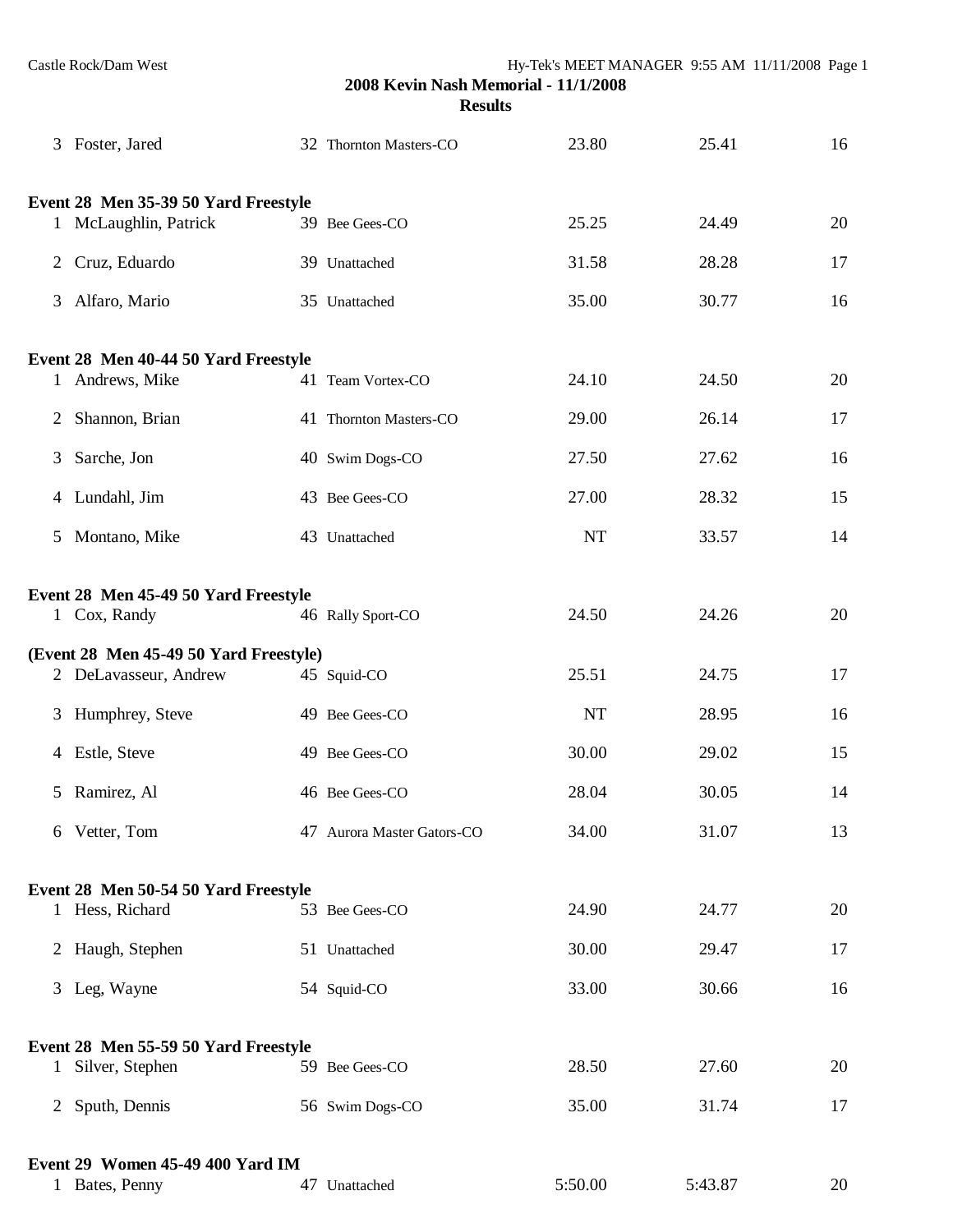|   | 34.79<br>3:35.13(49.03)                                       | 1:15.07(40.28)<br>4:24.69(49.56) | 2:00.79(45.72)<br>5:04.83(40.14)  | 2:46.10(45.31)<br>5:43.87 (39.04)  |         |    |
|---|---------------------------------------------------------------|----------------------------------|-----------------------------------|------------------------------------|---------|----|
|   |                                                               |                                  |                                   |                                    |         |    |
|   | Event 30 Men 45-49 400 Yard IM<br>1 Magouirk, Jeff            |                                  | 47 Bee Gees-CO                    | 6:00.00                            | 5:50.07 | 20 |
|   | 36.62                                                         |                                  |                                   |                                    |         |    |
|   | 3:49.14(47.60)                                                | 1:31.73(55.11)<br>4:39.51(50.37) | 2:17.23(45.50)<br>5:14.50 (34.99) | 3:01.54 (44.31)<br>5:50.07 (35.57) |         |    |
|   | Event 31 Women 25-29 100 Yard Freestyle                       |                                  |                                   |                                    |         |    |
|   | 1 Jacobson, Felissa                                           |                                  | 25 Bee Gees-CO                    | 1:01.00                            | 1:01.62 | 20 |
|   | 29.86                                                         | 1:01.62(31.76)                   |                                   |                                    |         |    |
|   | 2 Stutzkey, Crystal                                           |                                  | 28 Thornton Masters-CO            | NT                                 | 1:04.96 | 17 |
|   | 31.08                                                         | 1:04.96(33.88)                   |                                   |                                    |         |    |
|   | 3 Wilson, Christa                                             |                                  | 26 Bee Gees-CO                    | 1:05.00                            | 1:05.88 | 16 |
|   | 31.43                                                         | 1:05.88(34.45)                   |                                   |                                    |         |    |
|   | 4 Christensen, Mindy                                          | 26 Unattached                    |                                   | 1:10.00                            | 1:11.28 | 15 |
|   | 34.00                                                         | 1:11.28(37.28)                   |                                   |                                    |         |    |
|   | 5 Kodeski, Kristen                                            |                                  | 29 Inverness-CO                   | 1:22.00                            | 1:13.24 | 14 |
|   | 35.57                                                         | 1:13.24(37.67)                   |                                   |                                    |         |    |
|   | Event 31 Women 30-34 100 Yard Freestyle                       |                                  |                                   |                                    |         |    |
|   | 1 Roman, Kathleen                                             |                                  | 33 Bee Gees-CO                    | 1:20.00                            | 1:15.09 | 20 |
|   | 35.81                                                         | 1:15.09(39.28)                   |                                   |                                    |         |    |
|   | 2 Hodges, Jenny                                               |                                  | 34 Prairie Masters Swim Team-SD   | 1:25.00                            | 1:24.22 | 17 |
|   | 41.15                                                         | 1:24.22(43.07)                   |                                   |                                    |         |    |
| 3 | Weeldreyer, Paula                                             |                                  | 34 Prairie Masters Swim Team-SD   | 1:40.00                            | 1:32.83 | 16 |
|   | 44.23                                                         | 1:32.83(48.60)                   |                                   |                                    |         |    |
|   | Event 31 Women 35-39 100 Yard Freestyle                       |                                  |                                   |                                    |         |    |
|   | 1 Hart, Sheri                                                 |                                  | 37 DU Hilltoppers Masters-CO      | 57.00                              | 55.06   | 20 |
|   | 26.57                                                         | 55.06 (28.49)                    |                                   |                                    |         |    |
|   | 2 Keaten, Heather                                             |                                  | 39 Ft. Collins-CO                 | 1:06.00                            | 1:05.72 | 17 |
|   | 31.83                                                         | 1:05.72(33.89)                   |                                   |                                    |         |    |
| 3 | White, Leighann                                               |                                  | 39 Thornton Masters-CO            | 1:12.41                            | 1:09.95 | 16 |
|   | 33.63                                                         | 1:09.95(36.32)                   |                                   |                                    |         |    |
|   | 4 Bacon, Kim                                                  |                                  | 35 Thornton Masters-CO            | 1:30.00                            | 1:11.87 | 15 |
|   | 34.70                                                         | 1:11.87(37.17)                   |                                   |                                    |         |    |
|   | 5 Broncucia, Stacy                                            |                                  | 39 Thornton Masters-CO            | 1:20.00                            | 1:18.00 | 14 |
|   | 36.58                                                         | 1:18.00(41.42)                   |                                   |                                    |         |    |
|   | (Event 31 Women 35-39 100 Yard Freestyle)<br>6 Stanley, Kathy |                                  | 35 Thornton Masters-CO            | 1:22.80                            | 1:19.37 | 13 |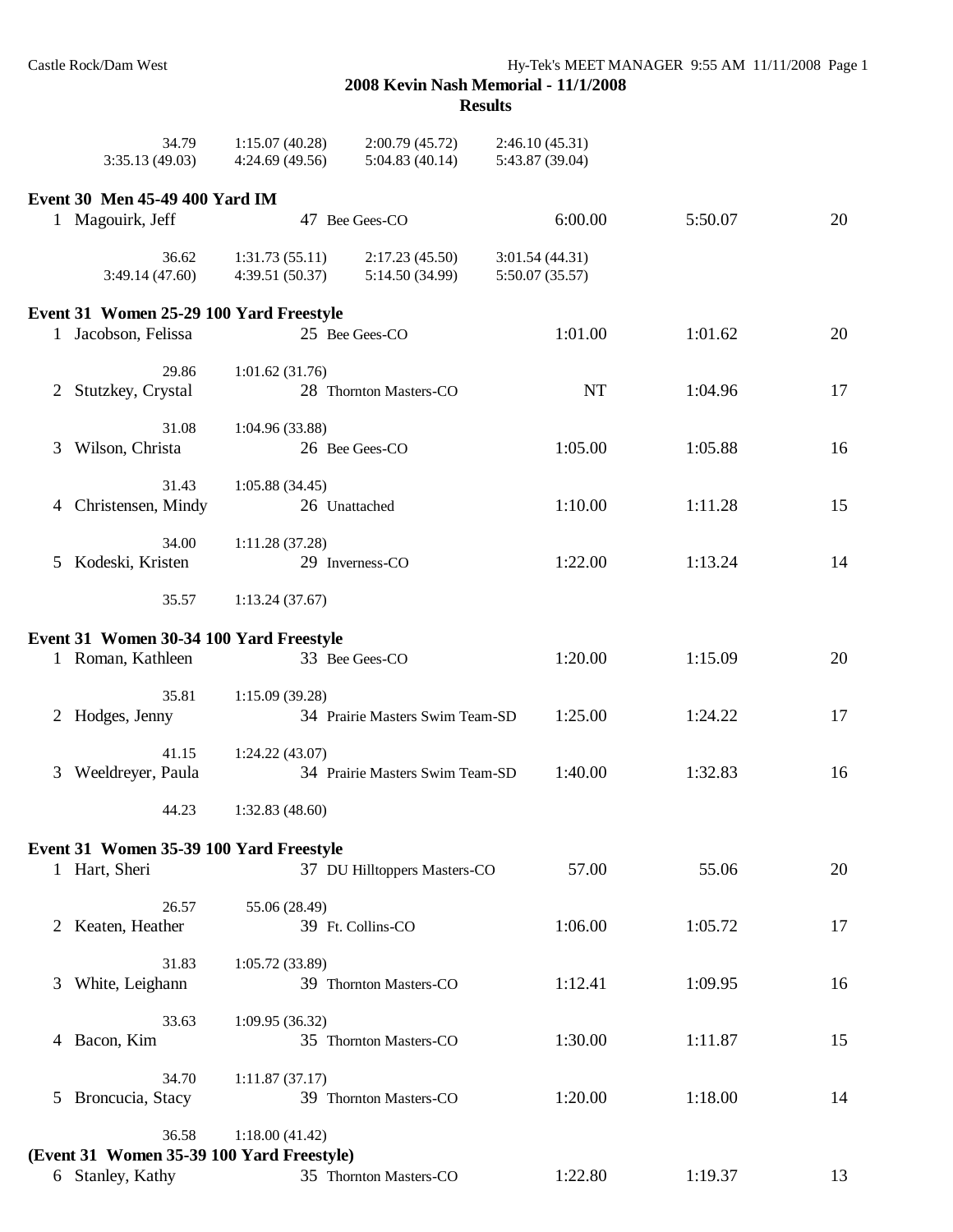|   | Castle Rock/Dam West                                              | 2008 Kevin Nash Memorial - 11/1/2008<br><b>Results</b> | Hy-Tek's MEET MANAGER 9:55 AM 11/11/2008 Page 1 |         |    |
|---|-------------------------------------------------------------------|--------------------------------------------------------|-------------------------------------------------|---------|----|
|   | 37.46<br>7 Jorgensen, Mindy                                       | 1:19.37(41.91)<br>35 Prairie Masters Swim Team-SD      | 1:55.00                                         | 1:49.54 | 12 |
|   | 48.34                                                             | 1:49.54(1:01.20)                                       |                                                 |         |    |
|   | Event 31 Women 40-44 100 Yard Freestyle<br>1 Lamber, Lana         | 41 Prairie Masters Swim Team-SD                        | 1:47.00                                         | 1:42.31 | 20 |
|   | 51.00                                                             | 1:42.31(51.31)                                         |                                                 |         |    |
|   | Event 31 Women 45-49 100 Yard Freestyle<br>1 Garnier, Kathy       | 48 Inverness-CO                                        | 59.00                                           | 59.54   | 20 |
|   | 28.82<br>2 Miller, Shelley                                        | 59.54 (30.72)<br>46 Thornton Masters-CO                | 1:13.22                                         | 1:18.34 | 17 |
|   | 37.43<br>3 Sortwell, Andrea                                       | 1:18.34(40.91)<br>49 Bee Gees-CO                       | 1:22.84                                         | 1:22.12 | 16 |
|   | 39.10                                                             | 1:22.12(43.02)                                         |                                                 |         |    |
|   | Event 31 Women 60-64 100 Yard Freestyle<br>1 Hashimoto, Christine | 61 Inverness-CO                                        | 1:25.00                                         | 1:24.69 | 20 |
|   | 40.11                                                             | 1:24.69(44.58)                                         |                                                 |         |    |
|   | Event 32 Men 25-29 100 Yard Freestyle<br>1 Ida, Kevin             | 26 Thornton Masters-CO                                 | 1:20.00                                         | 56.99   | 20 |
|   | 27.76<br>Carpenter, Dustin                                        | 56.99 (29.23)<br>26 Squid-CO                           | 1:07.00                                         | 57.01   | 17 |
| 3 | 27.23<br>Cooper, Carter                                           | 57.01 (29.78)<br>25 Bee Gees-CO                        | 1:05.00                                         | 59.57   | 16 |
|   | 28.86                                                             | 59.57 (30.71)                                          |                                                 |         |    |
|   | Event 32 Men 30-34 100 Yard Freestyle<br>1 Buckley, Ethan         | 33 Bee Gees-CO                                         | 52.58                                           | 51.87   | 20 |
|   | 25.64<br>2 Foster, Jared                                          | 51.87 (26.23)<br>32 Thornton Masters-CO                | 55.00                                           | 57.69   | 17 |
|   | 26.68                                                             | 57.69 (31.01)                                          |                                                 |         |    |
|   | Event 32 Men 35-39 100 Yard Freestyle<br>1 Edwards, Daniel        | 35 Colorado Masters Swimming-CO                        | 53.80                                           | 55.09   | 20 |
|   | 26.40<br>2 McLaughlin, Patrick                                    | 55.09 (28.69)<br>39 Bee Gees-CO                        | 56.92                                           | 56.13   | 17 |
|   | 26.68                                                             | 56.13 (29.45)                                          |                                                 |         |    |
|   | Event 32 Men 40-44 100 Yard Freestyle<br>Stewart, Karl            | 42 Bee Gees-CO                                         | 51.56                                           | 54.65   | 20 |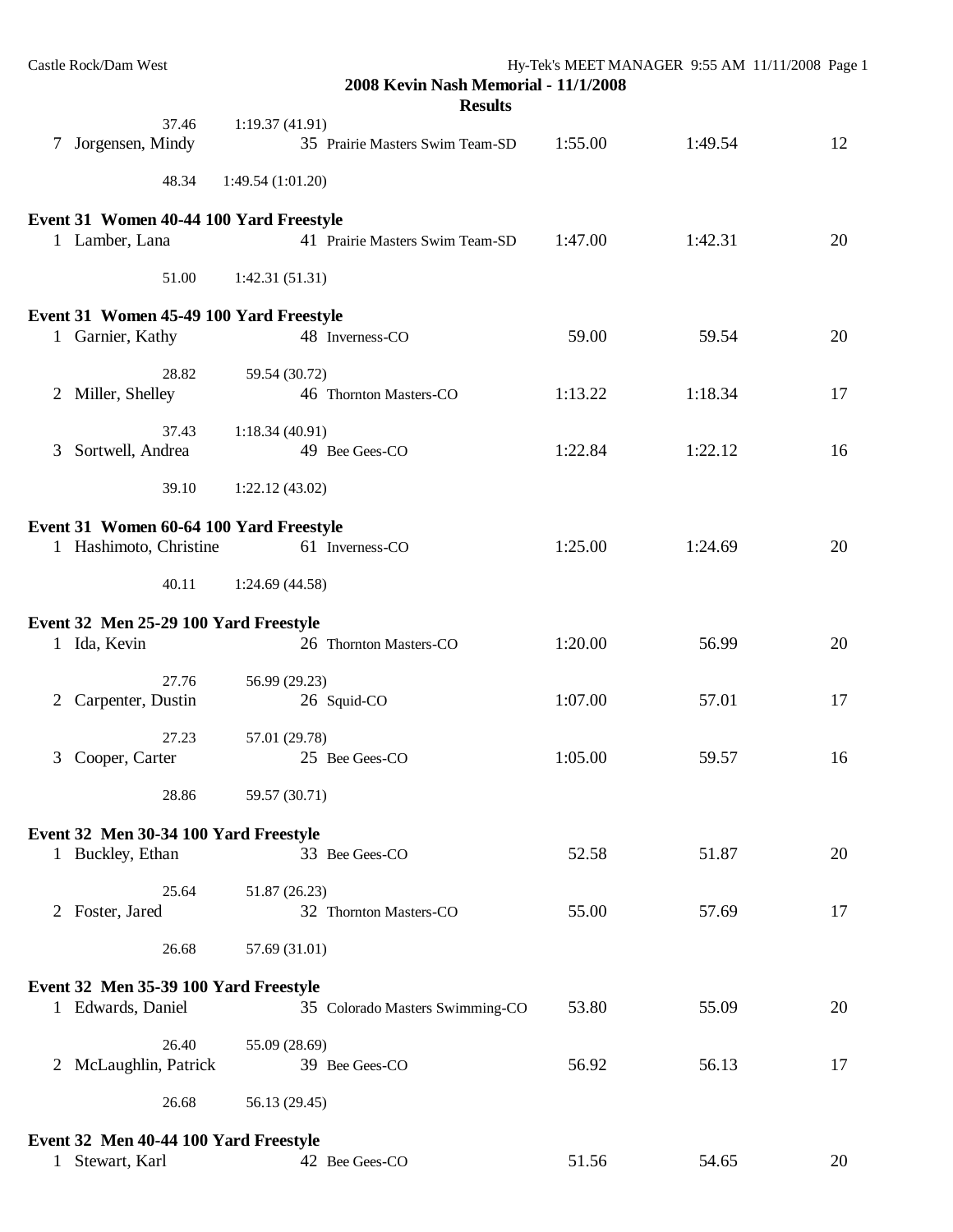|              | Castle Rock/Dam West                    |                 |                            | Hy-Tek's MEET MANAGER 9:55 AM 11/11/2008 Page 1<br>2008 Kevin Nash Memorial - 11/1/2008<br><b>Results</b> |         |    |
|--------------|-----------------------------------------|-----------------|----------------------------|-----------------------------------------------------------------------------------------------------------|---------|----|
|              | 26.53                                   | 54.65 (28.12)   |                            |                                                                                                           |         |    |
|              | 2 Barringer, Rob                        |                 | 43 Unattached              | 1:07.00                                                                                                   | 57.12   | 17 |
|              | 27.59                                   | 57.12 (29.53)   |                            |                                                                                                           |         |    |
| 3            | Lundahl, Jim                            |                 | 43 Bee Gees-CO             | 1:00.00                                                                                                   | 1:00.04 | 16 |
|              | 29.36                                   | 1:00.04(30.68)  |                            |                                                                                                           |         |    |
|              | 4 Montano, Mike                         |                 | 43 Unattached              | <b>NT</b>                                                                                                 | 1:18.82 | 15 |
|              | 35.79                                   | 1:18.82(43.03)  |                            |                                                                                                           |         |    |
|              | Event 32 Men 45-49 100 Yard Freestyle   |                 |                            |                                                                                                           |         |    |
|              | 1 Roush, Stephen                        |                 | 46 Unattached              | 59.80                                                                                                     | 1:00.29 | 20 |
|              | 28.22                                   | 1:00.29(32.07)  |                            |                                                                                                           |         |    |
|              | 2 Murphy, Jim                           |                 | 47 Green Mountain Dawgs-CO | 1:06.00                                                                                                   | 1:05.25 | 17 |
|              | 31.59                                   | 1:05.25(33.66)  |                            |                                                                                                           |         |    |
|              | (Event 32 Men 45-49 100 Yard Freestyle) |                 |                            |                                                                                                           |         |    |
|              | 3 Wipf, Mychal                          |                 | 45 Swim Dogs-CO            | 1:10.00                                                                                                   | 1:07.55 | 16 |
|              | 31.57                                   | 1:07.55(35.98)  |                            |                                                                                                           |         |    |
|              | 4 Estle, Steve                          |                 | 49 Bee Gees-CO             | 1:05.00                                                                                                   | 1:11.56 | 15 |
|              | 31.86                                   | 1:11.56(39.70)  |                            |                                                                                                           |         |    |
|              | 5 Kelly, John                           |                 | 47 Bee Gees-CO             | 1:13.00                                                                                                   | 1:14.98 | 14 |
|              | 35.25                                   | 1:14.98(39.73)  |                            |                                                                                                           |         |    |
|              | Event 32 Men 50-54 100 Yard Freestyle   |                 |                            |                                                                                                           |         |    |
|              | 1 Nolte, Chris                          |                 | 51 Inverness-CO            | 59.50                                                                                                     | 57.92   | 20 |
|              | 28.44                                   | 57.92 (29.48)   |                            |                                                                                                           |         |    |
|              | 2 Haugh, Stephen                        |                 | 51 Unattached              | 1:10.00                                                                                                   | 1:05.55 | 17 |
|              | 31.98                                   | 1:05.55(33.57)  |                            |                                                                                                           |         |    |
|              | Event 32 Men 55-59 100 Yard Freestyle   |                 |                            |                                                                                                           |         |    |
|              | 1 McElhinney, Tom                       |                 | 55 Bee Gees-CO             | 1:05.00                                                                                                   | 1:09.78 | 20 |
|              | 32.29                                   | 1:09.78 (37.49) |                            |                                                                                                           |         |    |
|              | Event 33 Women 30-34 200 Yard IM        |                 |                            |                                                                                                           |         |    |
|              | 1 Lee, Jodi                             |                 | 31 Thornton Masters-CO     | 2:20.00                                                                                                   | 2:38.34 | 20 |
|              | 32.83                                   | 1:13.89(41.06)  | 1:59.00(45.11)             | 2:38.34 (39.34)                                                                                           |         |    |
|              | Event 33 Women 40-44 200 Yard IM        |                 |                            |                                                                                                           |         |    |
| $\mathbf{1}$ | Sauls, Catherine                        |                 | 44 Thornton Masters-CO     | 3:08.00                                                                                                   | 3:05.37 | 20 |
|              | 38.75                                   | 1:29.46(50.71)  | 2:21.04(51.58)             | 3:05.37(44.33)                                                                                            |         |    |
|              | Event 33 Women 45-49 200 Yard IM        |                 |                            |                                                                                                           |         |    |
|              | 1 Bates, Penny                          |                 | 47 Unattached              | 2:40.00                                                                                                   | 2:45.12 | 20 |
|              | 35.01                                   | 1:19.19(44.18)  | 2:06.47 (47.28)            | 2:45.12 (38.65)                                                                                           |         |    |